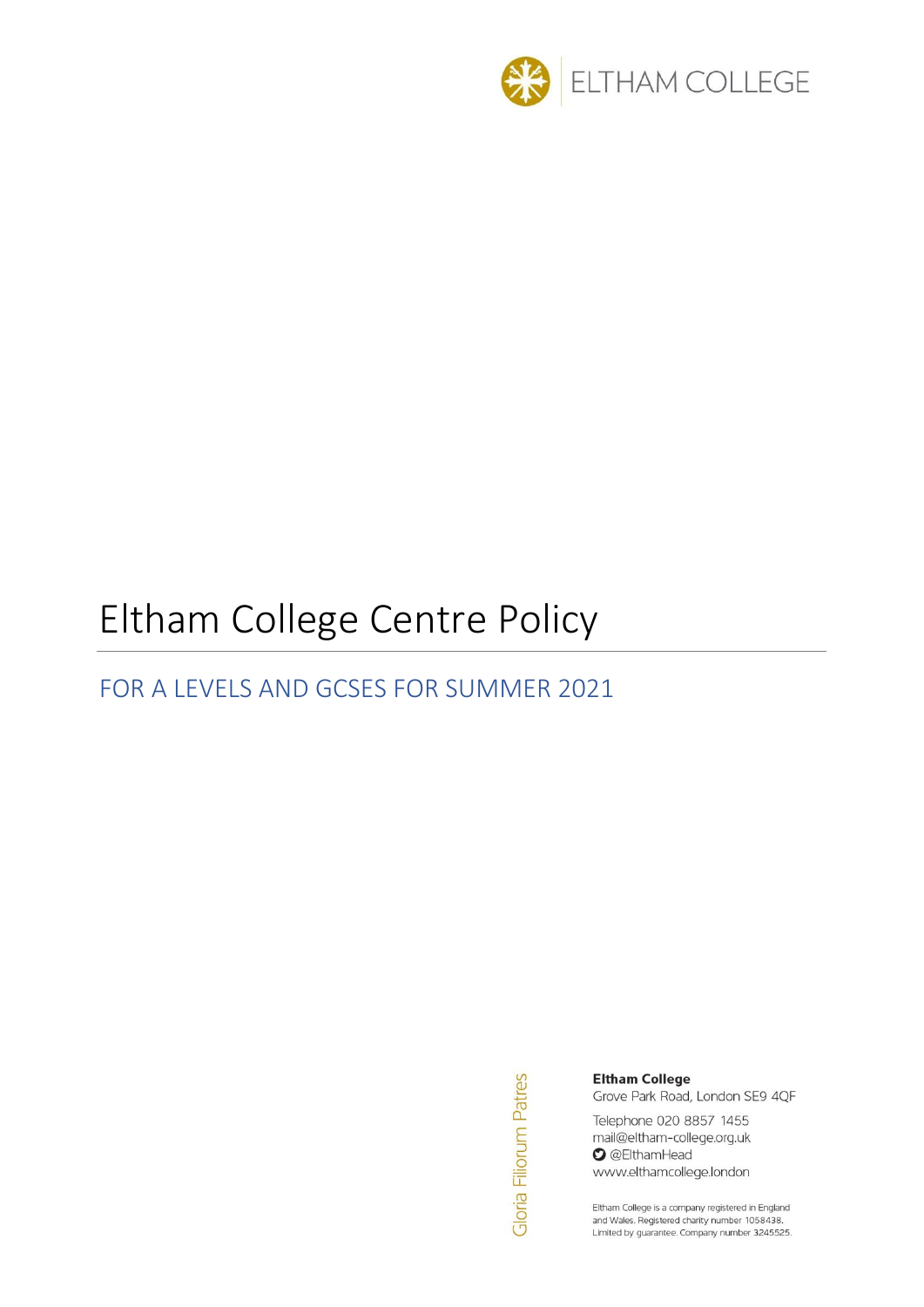

# Centre Policy for determining teacher assessed grades in Summer 2021

#### **1. Statement of intent**

This policy outlines the process taken to ensure that Teacher Assessed Grades (TAGs) are:

- Awarded fairly, consistently and free from bias.
- An accurate reflection of the performance of each student based on a wide range of evidence.
- Derived using a consistent, rigorous whole school approach.

To do this, this document will provide:

- Effective processes with clear guidelines and support for staff.
- Details of training and communication to ensure that all parents, students and staff involved in the processes clearly understand their roles and responsibilities.
- An outline and timeline for the appeals process.
- Details of how evidence will be gathered and considered in each subject.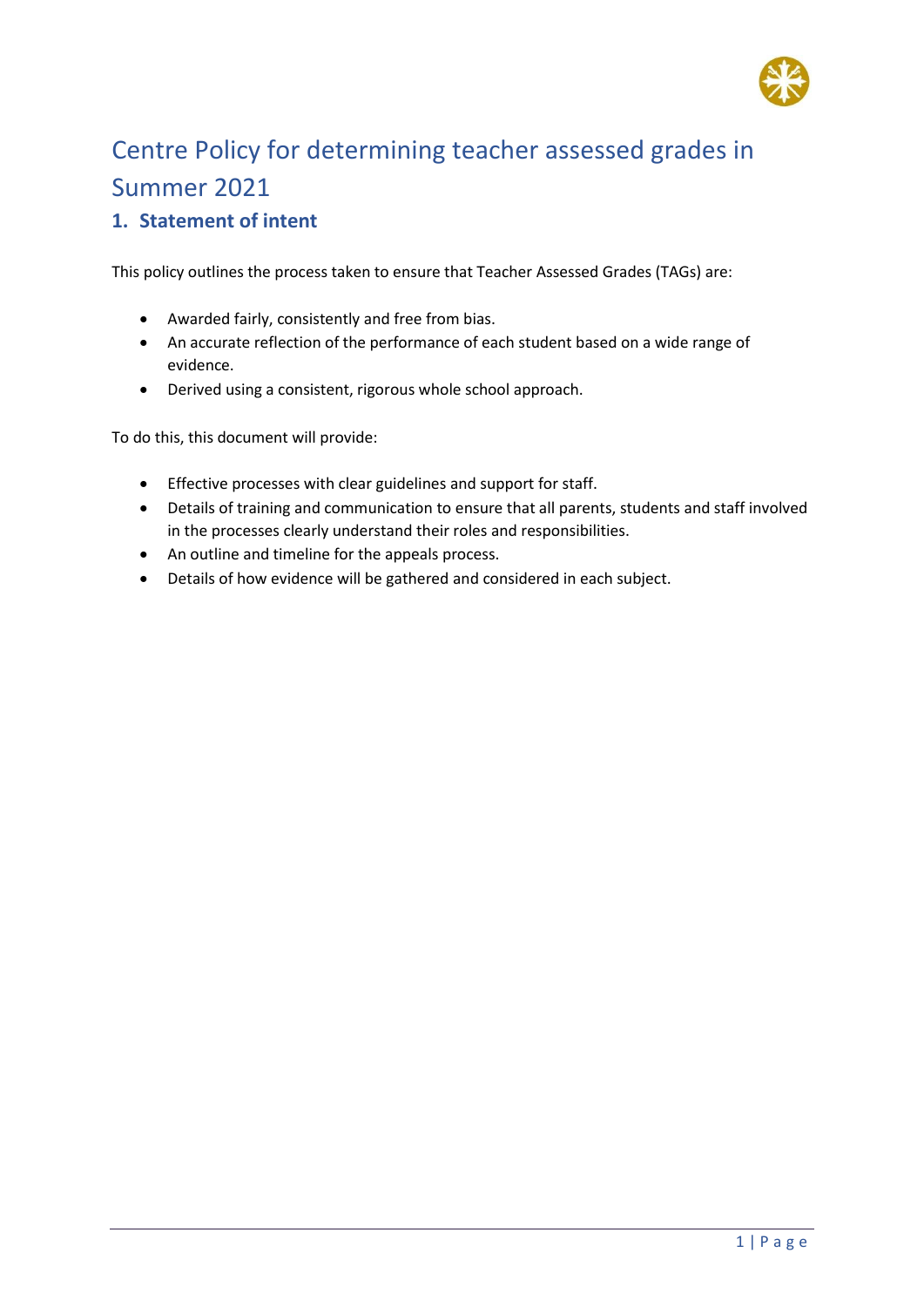

#### **2. Determining teacher assessed grades**

Effective communication between Eltham College, teachers, pupils and parents is essential to ensure that all stakeholders are aware of the process of awarding TAGs. This open communication and transparency will inform students of the ability to raise any errors or circumstances relating to particular pieces of evidence to be considered at least 24 hours in advance of the grade submission at **9am on 18 June 2021.**

#### 2a. Guiding Principals

All TAGs will be generated based on students' performance over the last two years using a range of assessment data.

TAGs will be awarded based on evidence of performance rather than potential. Prior On Track To Achieve grades and the UCAS predicted grades, which were based on students' past performance and potential, will not have a bearing on TAGs.

Departments will produce an Assessment Record for each subject cohort and will share this with the Academic team.

Any necessary variations from the Assessment Record for individual students will be recorded within that document.

Subject Teachers, Heads of Department, Exams Officers and Invigilators will ensure access arrangements are in place for students. Where an access arrangement is not accommodated for any reason, special consideration will be applied, and its application communicated to all involved.

To address disruption and differential lost learning, our TAGs will be determined based on evidence of the content that has been taught and assessed for each student. Each student will be graded on their performance in the subject content they have been taught and their demonstrated knowledge and skills.

Where a student's circumstances affect the performance or completion of an assessment, the relevant Department, in consultation with the Academic Team will apply reasonable special consideration by taking the circumstances into account in determining grades or by using alternative evidence that was unaffected by the adverse circumstances.

#### 2b. Eltham College TAGs process

#### 2b.(i) – New Formal Assessments

Data from new formal assessments will be gathered between April 12<sup>th</sup> and May 28<sup>th</sup> 2021. During this time, the school will facilitate four assessments per (I)GCSE and six assessments per A Level per subject. We will be using student work produced in response to assessment materials provided by our awarding organisations, including groups of questions, past papers or similar materials such as practice or sample papers.

Those assessments should cover all assessments objectives of each qualification and should contain enough content for students to demonstrate their understanding of the majority of the course. We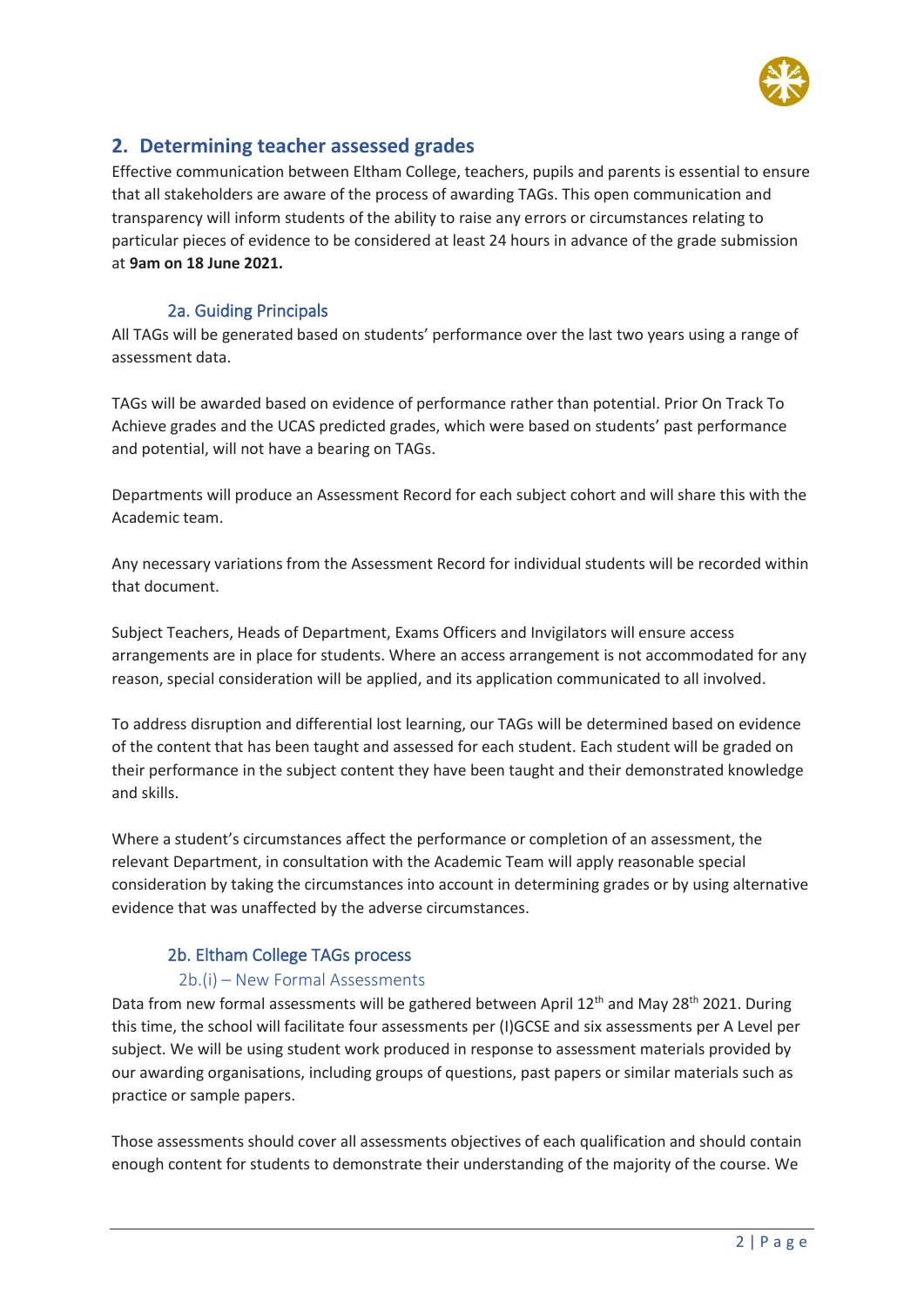

will use student work produced in centre-devised tasks that reflect the specification, that follow the same format as awarding organisation materials, and have been marked in a way that reflects awarding organisation mark schemes. Assessments will use a blended mix of papers in all years.

Of those new formal assessments, two pieces of evidence per (I)GCSE and three pieces of evidence per A Level will be gathered during 'Portfolio Building' time between May 10<sup>th</sup> and May 28<sup>th</sup>. Evidence gathered during 'Portfolio Building' time will be gathered in a manner consistent with formal public examinations, using an examination timetable and an exam hall.

In addition to the formal assessments during 'Portfolio Building' time, two pieces of evidence per (I)GCSE and three pieces of evidence per A Level will be gathered within lessons following the normal school timetable. These will include one or two pieces completed in supervised exam conditions in class whilst following the regular school timetable and one piece completed as homework.

Evidence will be classified using the following descriptors:

- **High Control –** Completed under supervision in timed, formal examination conditions ensuring that all students complete the task at the same time.
- **Medium Control** Completed under supervision in timed formal examination conditions whilst following the regular school lesson timetable.
- Limited Control Completed with limited supervision and accompanied by a student and parent declaration ensuring that it is the students' own work without outside assistance or access to prohibited materials.

Practical subjects where a large proportion of the course is assessed via the NEA may assess students differently from other subjects. Subject specific details of these new formal assessments have been included in the appendix of this document.

#### 2b.(ii) – Historical Data

Data from formal assessment such as January/April Progress Tests, Mock examinations, End of year examinations and in-class tests Lower Sixth and Upper Sixth could be used to decide grades for A Level students. The similar data set recorded in Years 10 and 11 could be used to decide grades for (I)GCSE students. If applicable, non-examined assessment (coursework) work will also be considered using the same weighting as would have been used by exam boards, even if this has not been fully completed.

We will not be using work completed remotely as we do not believe that the measures in place during remote learning meet the required 'robust mechanisms' to ensure that Teachers are confident that work used as evidence is the students' own and that no inappropriate levels of support have been given to students to complete it, either within the centre or with external tutors

#### 2b.(iii) – Weighting Evidence

If applicable and if complete, non-examined assessments (coursework) will be weighted with the same weighting as would have been the case had the examinations not been cancelled. Should a NEA not be complete, then it will be considered on its merits at the point of hand-in and weighted accordingly.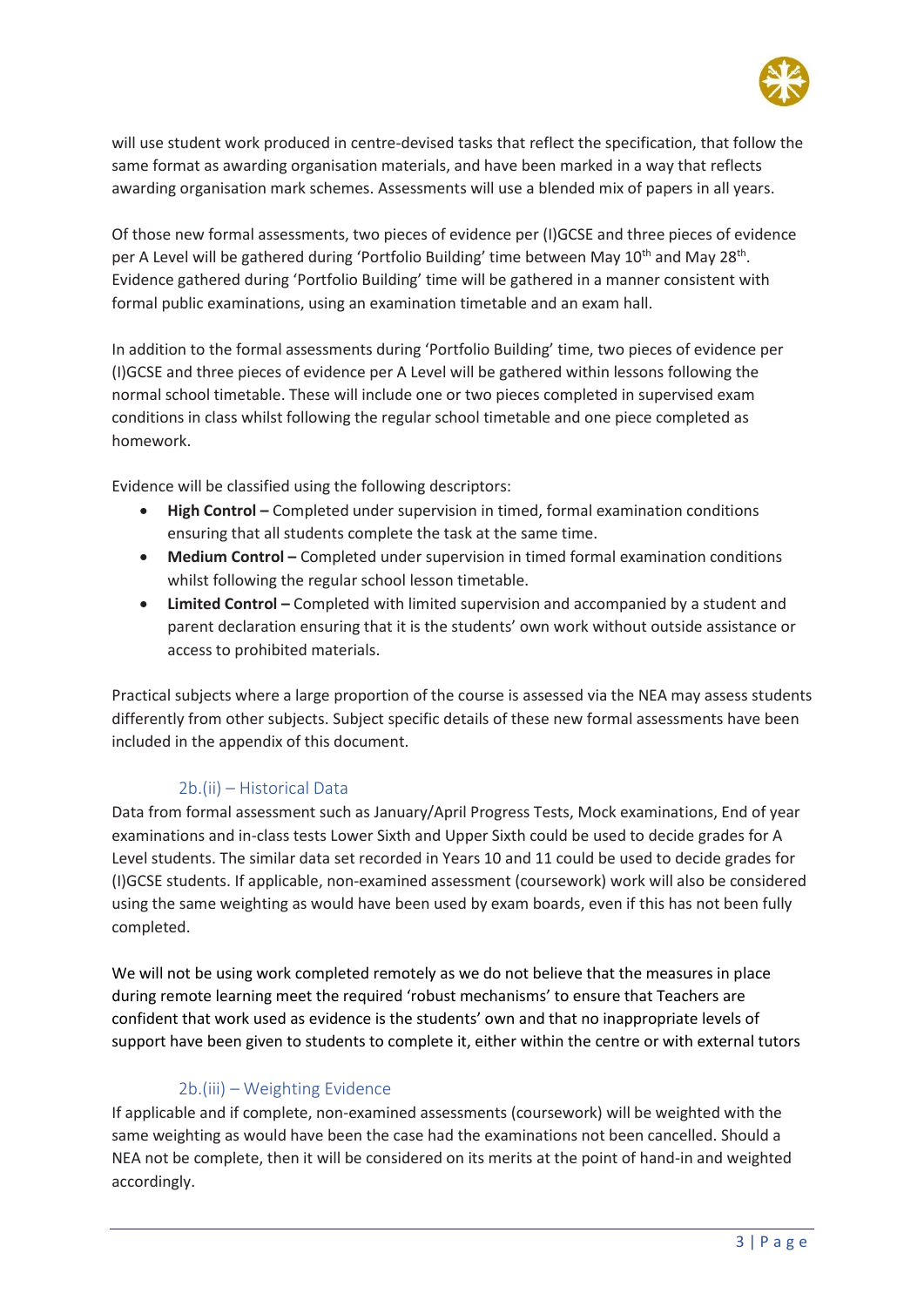

We will consider the level of control under which an assessment was completed when considering the portfolio of evidence as a whole.

We recognise that students improve throughout their study, with their best performance in any normal academic year typically coming towards the end of the course. As such, we recognise that historical data may not appropriately reflect the current ability of an individual student. Should evidence gathered during the 'Portfolio Building' tasks at the end of the course of study demonstrate that a student has improved throughout the course as would normally be the case, 'Portfolio Building' data will be weighted more heavily than historical data.

#### 2b.(iv) – Objectivity

All Eltham College staff will fulfil their duties and responsibilities in relation to relevant equality and disability legislation. To ensure objectivity, all 'Portfolio Building' tasks will be anonymised for marking and moderation. With particular reference to historical data, all staff involved in determining TAGs will be made aware that:

- Unconscious bias can skew judgements
- The evidence presented should be valued for its own merit as an indication of performance and attainment
- TAGs should not be influenced by candidates' positive or challenging personal circumstances, character, behaviour, appearance, socio-economic background, or protected characteristics
- Unconscious bias is more likely to occur when quick opinions are formed

Our internal standardisation process will help to ensure that there are different perspectives within the Quality Assurance process.

#### 2b.(v) – TAGs awarding process

**Stage 1:** Teachers ask students to return historical data to be stored centrally.

**Stage 2:** Students complete work during 'Portfolio Building' time using Portfolio Building Week Numbers instead of names. These are unique student identification codes known only to the Exams Officer.

**Stage 3:** Work is marked whilst student data is absent. Consistency is prioritised in the determination of marking policy.

**Stage 4:** Where there is more than one teacher of a subject, work is moderated within the department prior to being unmasked.

**Stage 5:** Once marking and moderation is complete, the exams officer returns student identifiers to the work and departments are able to collate the new evidence per student to be stored for potential exam board inspections.

**Stage 6:** Individual teachers assign grades based on evidence which is commensurate with the standard at which a student is performing using the range of evidence as outlined in the Subject Specific TAGs Information.

**Stage 7:** Grades assigned for individual pieces of work by individual teachers are moderated within the department in moderation meetings. A decision rationale for each student is recorded.

**Stage 8:** Lead Teachers present all grades generated and moderated by their department to the Senior Academic Team and Exams Officer. During this meeting, Lead Teachers present a summary of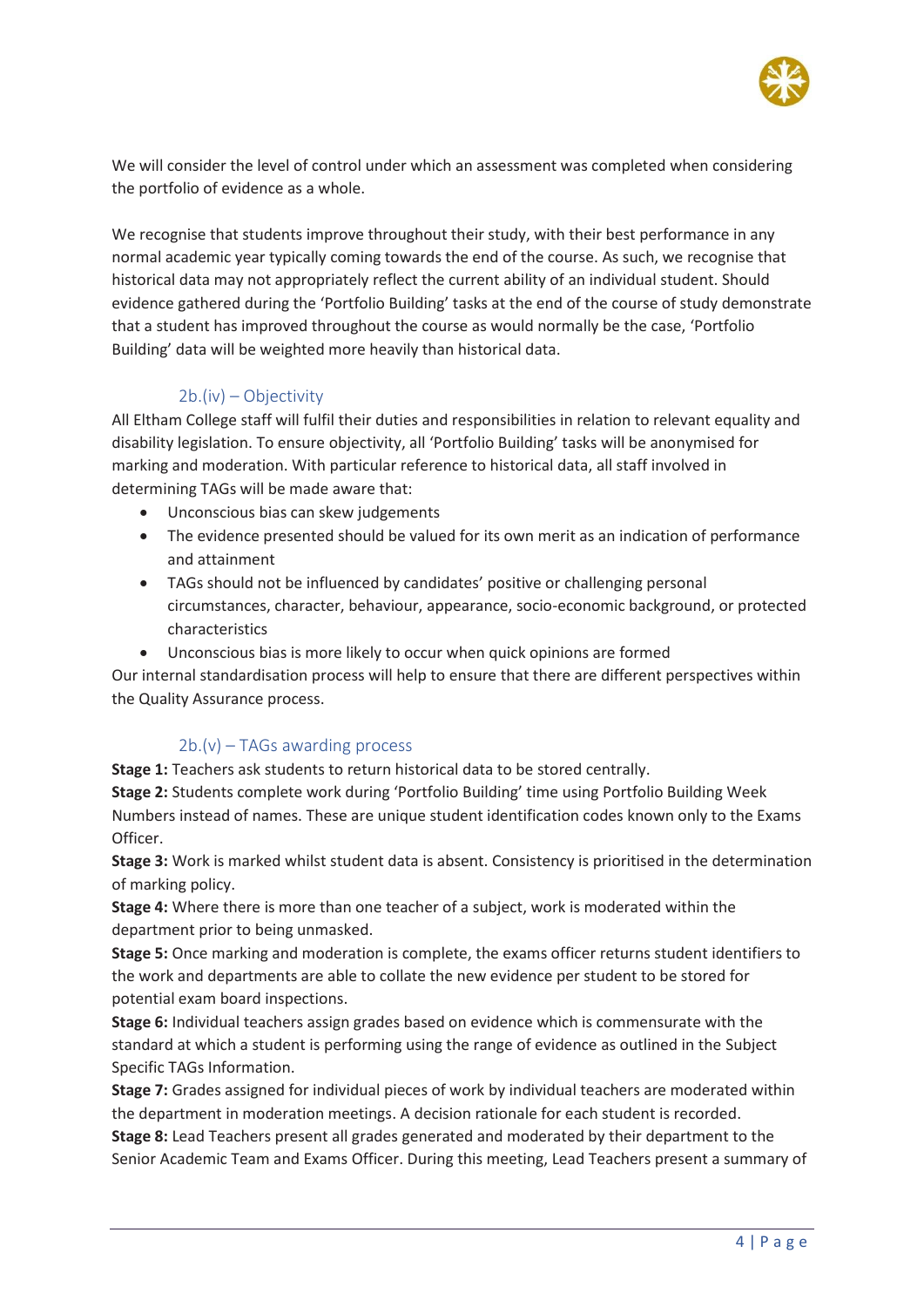

evidence used for the grading process, comparing the grades generated against historical data in 2017-2019 and providing justifications for any results that are not following the trend. **Stage 9:** The Senior Academic Team presents whole school grades to Mr Guy Sanderson as Head of Centre.

#### 2b.(vi) – Retention of evidence

Eltham College will ensure that all new candidate evidence used to determine teacher assessed grades, and associated documentation, will be retained and made available for the purposes of external quality assurance and appeals. All historic candidate evidence used to determine teacher assessed grades, and associated documentation, will be requested to be returned from students and, if returned, made available for the purposes of external quality assurance and appeals. If it is not returned, marks from that time will be used in proxy.

We will ensure that Exams Officer, Teachers and Heads od Department maintain records that show how the TAGs process operated, including the rationale for decisions in relation to individual marks and grades. We will ensure that the grades accurately reflect the evidence submitted and that evidence is retained electronically or on paper in a secure centre-based system that can be readily shared with our awarding organisation(s).

It is understood that awarding organisations will investigate instances where it appears evidence is not authentic. We will follow all guidance provided by awarding organisations to support these determinations of authenticity.

#### 2b.(vii) – Authenticating Evidence

In the Subject Assessment Record, all evidence will be graded based on the control under which it was completed. Evidence graded High or Medium control was completed in school under staff supervision and as such we are confident of the authenticity of this evidence. Evidence completed under limited control will be accompanied with a candidate declaration that the work is their own, completed unaided and without access to inappropriate material. The Senior Academic Team will review any Limited Control data that staff awarding TAGs raise concerns about.

| Date    | Type  | Description                                                                     |
|---------|-------|---------------------------------------------------------------------------------|
| 15/1/21 | Email | Details of the consultation                                                     |
| 25/1/21 | Video | Common questions about the consultation                                         |
| 28/1/21 | Zoom  | A Level Open Questions Evening                                                  |
| 3/2/21  | Email | Confirmation that Edexcel IGCSEs would take the same approach as GCSEs          |
| 9/2/21  | Email | GCSE and A Level Q&A summary                                                    |
| 25/2/21 | Email | Email detailing consultation outcome                                            |
| 8/4/21  | Email | Email detailing exam timetables and guidance released on March 31 <sup>st</sup> |
| 15/4/21 | Zoom  | GCSE Meeting setting out plan for assessments in Summer Term                    |
| 16/4/21 | Zoom  | A Level Meeting setting out plan for assessments in Summer Term                 |

#### 2c. Student and Parent Communication Timeline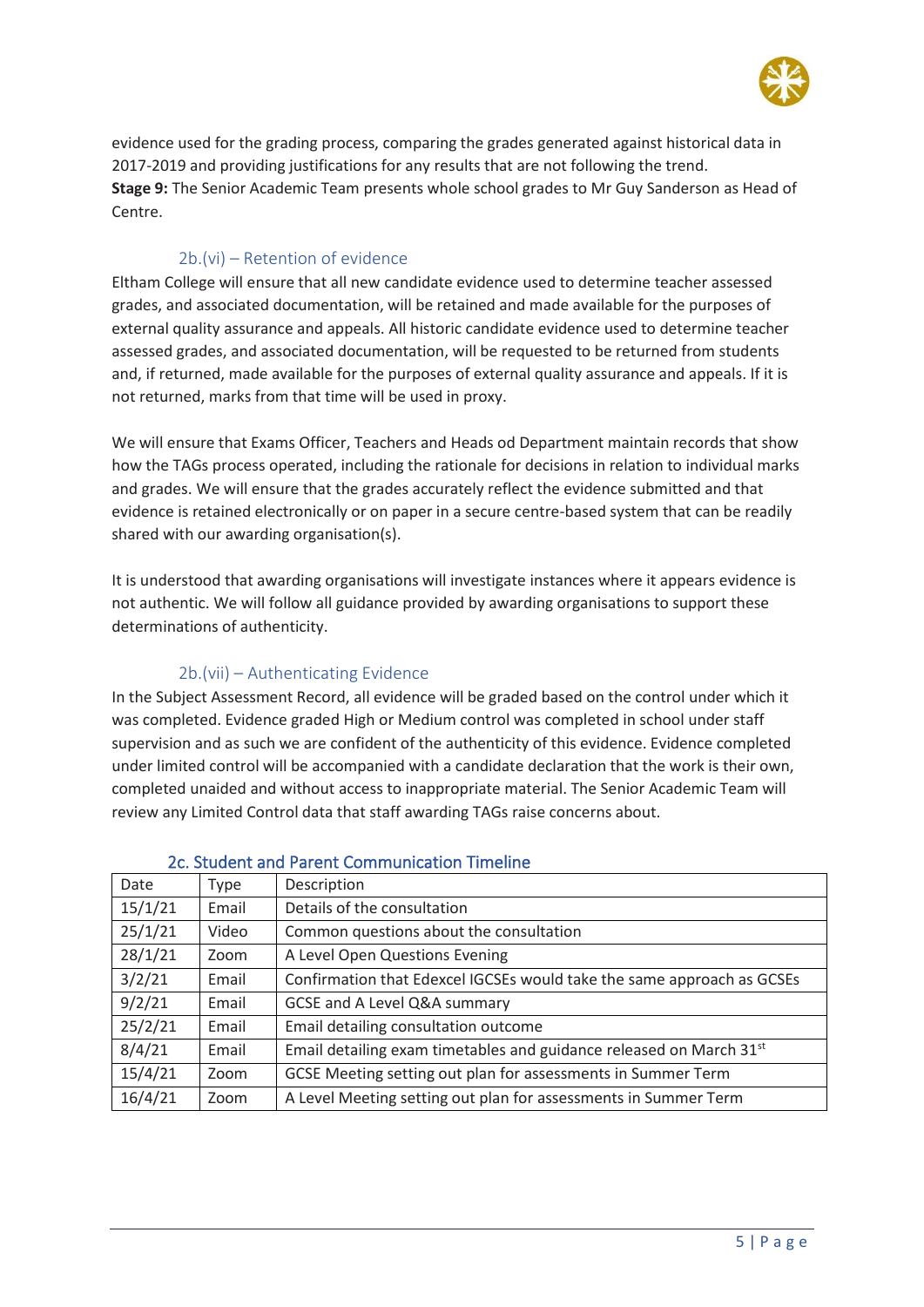

#### **3. Roles and responsibilities**

This section of our Centre Policy outlines the personnel in our centre who have specific roles and responsibilities in the process of determining teacher assessed grades this year.

| Name                        | Role                  | Responsibilities                                                                                                                                                                                                                                                                                                                                                                                                                                                                                                                                                                                      |
|-----------------------------|-----------------------|-------------------------------------------------------------------------------------------------------------------------------------------------------------------------------------------------------------------------------------------------------------------------------------------------------------------------------------------------------------------------------------------------------------------------------------------------------------------------------------------------------------------------------------------------------------------------------------------------------|
| <b>Mr Guy Sanderson</b>     | <b>Head of Centre</b> | Approve the policy for TAGs.                                                                                                                                                                                                                                                                                                                                                                                                                                                                                                                                                                          |
| Headmaster                  |                       | Has responsibility for the school as an examinations<br>٠<br>centre and will ensure that clear roles and<br>responsibilities of all staff are defined.<br>Communicate the Eltham College TAGs policy with<br>٠<br>students and parents.<br>Ensure and confirm that TAG decisions represent<br>the academic judgement made by teachers and<br>that the checks in place ensure these align with the<br>guidance on standards provided by awarding<br>organisations.<br>Ensure a robust internal quality assurance process<br>has been produced and signed-off in advance of<br>results being submitted. |
| <b>Mr Edward Wright</b>     | Members of the        | Communicate the policy for TAGs with all Eltham<br>$\bullet$                                                                                                                                                                                                                                                                                                                                                                                                                                                                                                                                          |
| Deputy Head                 | Eltham College        | College teaching staff.                                                                                                                                                                                                                                                                                                                                                                                                                                                                                                                                                                               |
| (Academic)                  | Academic Team         | Support the Head of Centre in the quality assurance<br>$\bullet$<br>of the final TAGs                                                                                                                                                                                                                                                                                                                                                                                                                                                                                                                 |
| <b>Mr James Martin</b>      |                       | Meet with individual Heads of Department to<br>٠                                                                                                                                                                                                                                                                                                                                                                                                                                                                                                                                                      |
| Deputy Head                 |                       | ensure that a broad and balanced body of evidence                                                                                                                                                                                                                                                                                                                                                                                                                                                                                                                                                     |
| (Staffing)                  |                       | is used to support the awarding of TAGs.                                                                                                                                                                                                                                                                                                                                                                                                                                                                                                                                                              |
| <b>Ms Rachel Gordon</b>     |                       | Provide training and support for staff to ensure a<br>٠                                                                                                                                                                                                                                                                                                                                                                                                                                                                                                                                               |
| <b>Assistant Head</b>       |                       | consistent application of the Centre Policy for TAGs.                                                                                                                                                                                                                                                                                                                                                                                                                                                                                                                                                 |
| (Teaching and               |                       | Ensure that all teachers within their department<br>٠                                                                                                                                                                                                                                                                                                                                                                                                                                                                                                                                                 |
| Learning)                   |                       | make judgements consistent with the guidance                                                                                                                                                                                                                                                                                                                                                                                                                                                                                                                                                          |
|                             |                       | issued by JCQ and Exam boards leading to an<br>effective approach within and across departments.                                                                                                                                                                                                                                                                                                                                                                                                                                                                                                      |
| <b>Mr Mark Chesterton</b>   |                       | Ensure that all teachers make consistent                                                                                                                                                                                                                                                                                                                                                                                                                                                                                                                                                              |
| <b>Head of Initial</b>      |                       | judgements about student evidence in deriving a                                                                                                                                                                                                                                                                                                                                                                                                                                                                                                                                                       |
| <b>Teacher Training and</b> |                       | grade.                                                                                                                                                                                                                                                                                                                                                                                                                                                                                                                                                                                                |
| <b>CPD</b>                  |                       | Authenticate the preliminary outcome for the                                                                                                                                                                                                                                                                                                                                                                                                                                                                                                                                                          |
|                             |                       | single teacher subjects of RS and Mandarin.                                                                                                                                                                                                                                                                                                                                                                                                                                                                                                                                                           |
|                             |                       | Ensure all staff conduct assessments under the                                                                                                                                                                                                                                                                                                                                                                                                                                                                                                                                                        |
|                             |                       | appropriate levels of control with reference to                                                                                                                                                                                                                                                                                                                                                                                                                                                                                                                                                       |
|                             |                       | guidance provided by the Joint Council for                                                                                                                                                                                                                                                                                                                                                                                                                                                                                                                                                            |
|                             |                       | Qualifications.                                                                                                                                                                                                                                                                                                                                                                                                                                                                                                                                                                                       |
|                             |                       | Ensure that a Head of Department Checklist is                                                                                                                                                                                                                                                                                                                                                                                                                                                                                                                                                         |
|                             |                       | completed for each qualification being submitted.                                                                                                                                                                                                                                                                                                                                                                                                                                                                                                                                                     |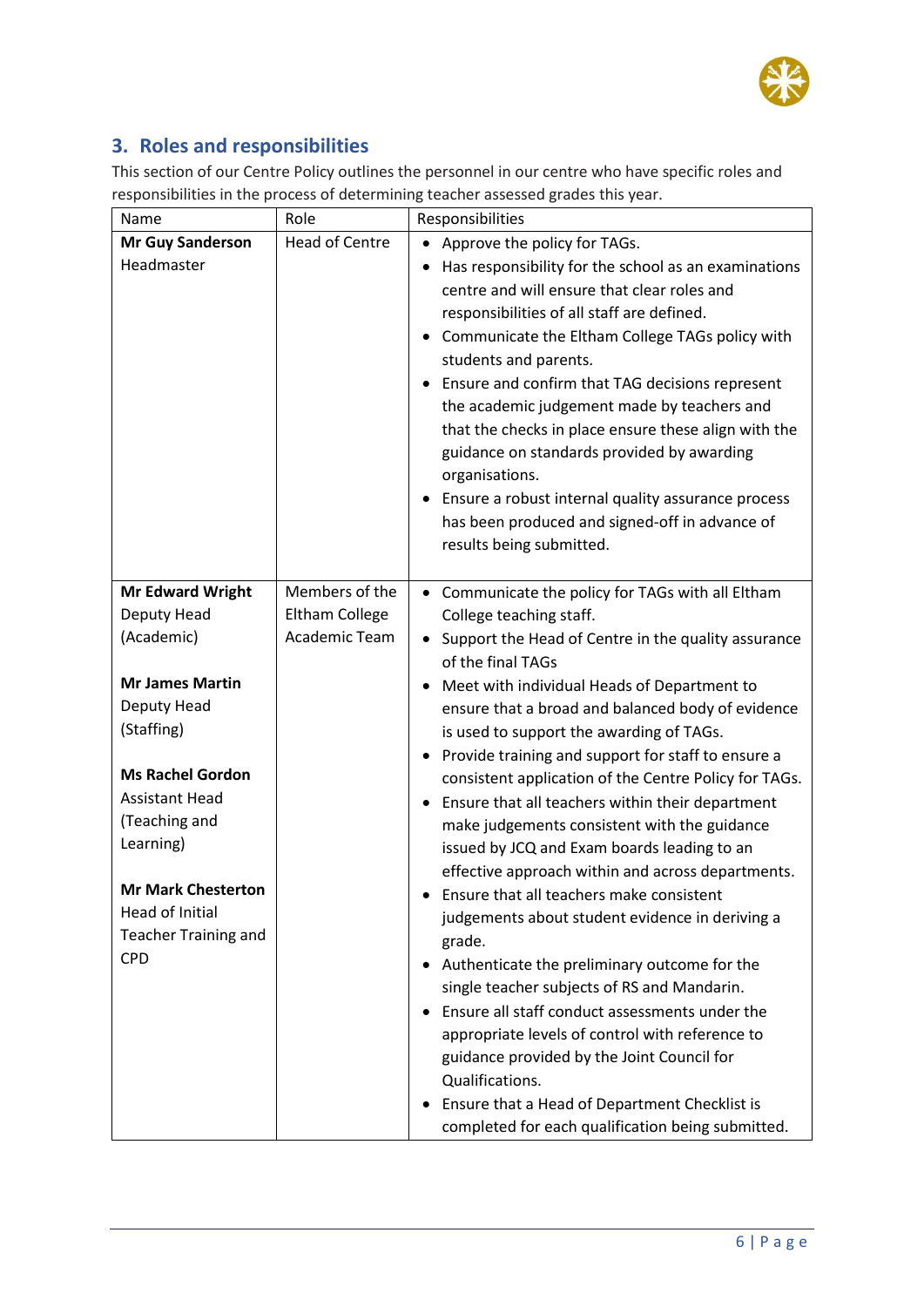

| <b>Heads of</b>                                  |                      | Complete the Head of Department Checklist for                                                                                                                                                                                                                                                                                                                                                                                                                                                                                                                                                                                                                                                                                                                                                                                                                                                                                                                                                                                                                                                                                                                                                                      |
|--------------------------------------------------|----------------------|--------------------------------------------------------------------------------------------------------------------------------------------------------------------------------------------------------------------------------------------------------------------------------------------------------------------------------------------------------------------------------------------------------------------------------------------------------------------------------------------------------------------------------------------------------------------------------------------------------------------------------------------------------------------------------------------------------------------------------------------------------------------------------------------------------------------------------------------------------------------------------------------------------------------------------------------------------------------------------------------------------------------------------------------------------------------------------------------------------------------------------------------------------------------------------------------------------------------|
| <b>Department</b>                                |                      | each qualification being submitted.                                                                                                                                                                                                                                                                                                                                                                                                                                                                                                                                                                                                                                                                                                                                                                                                                                                                                                                                                                                                                                                                                                                                                                                |
|                                                  |                      | Decide the range of assessment data used based on<br>what each student has been taught and what they<br>have been assessed on, as outlined in the section<br>on grading in the main JCQ guidance.<br>Decide the weighting tariff for all assessment data<br>used, ensuring that the whole school principle of<br>weighting as outlined in Section 2b.(iii) is followed.<br>Ensure that all teachers within their department<br>make consistent judgements about student<br>evidence in deriving a grade including those who<br>are eligible for special considerations.<br>Provide training to colleagues within the<br>department to ensure that grades are generated in<br>an objective way.<br>Provide extra training and support to NQTs to<br>ensure objectivity in determining grades<br>Produce an Assessment Record for each subject<br>cohort, that includes the nature of the assessment<br>evidence being used, the level of control for<br>assessments considered, and any other evidence<br>that explains the determination of the final teacher<br>assessed grades. Any necessary variations for<br>individual students will also be recorded.<br>Provide the Exams Officer with sufficient evidence |
|                                                  |                      | to justify their decisions.                                                                                                                                                                                                                                                                                                                                                                                                                                                                                                                                                                                                                                                                                                                                                                                                                                                                                                                                                                                                                                                                                                                                                                                        |
| <b>Mrs Maggie Dunbar</b><br><b>Exams Officer</b> | <b>Exams Officer</b> | Liaise with Ofqual, JCQ and Exam Boards and<br>$\bullet$<br>disseminate relevant information on TAGs to the<br>Leadership Group and Lead Teachers.<br>• Identify potential conflicts of interest and ensure<br>that the relevant members of staff sign and date<br>the Conflicts of Interest Declaration.<br>Ensure effective provision of access arrangements<br>٠<br>for all eligible students.<br>Ensure that all TAGs are submitted accurately by 18<br>$\bullet$<br>June 2021.<br>Manage the post results service.<br>Collate evidence to be considered by the Academic<br>٠<br>team about mitigating circumstances for individual<br>students.<br>Securely store and be able to retrieve evidence<br>collated by Heads of Departments that justifies the<br>TAG awarding decisions.                                                                                                                                                                                                                                                                                                                                                                                                                          |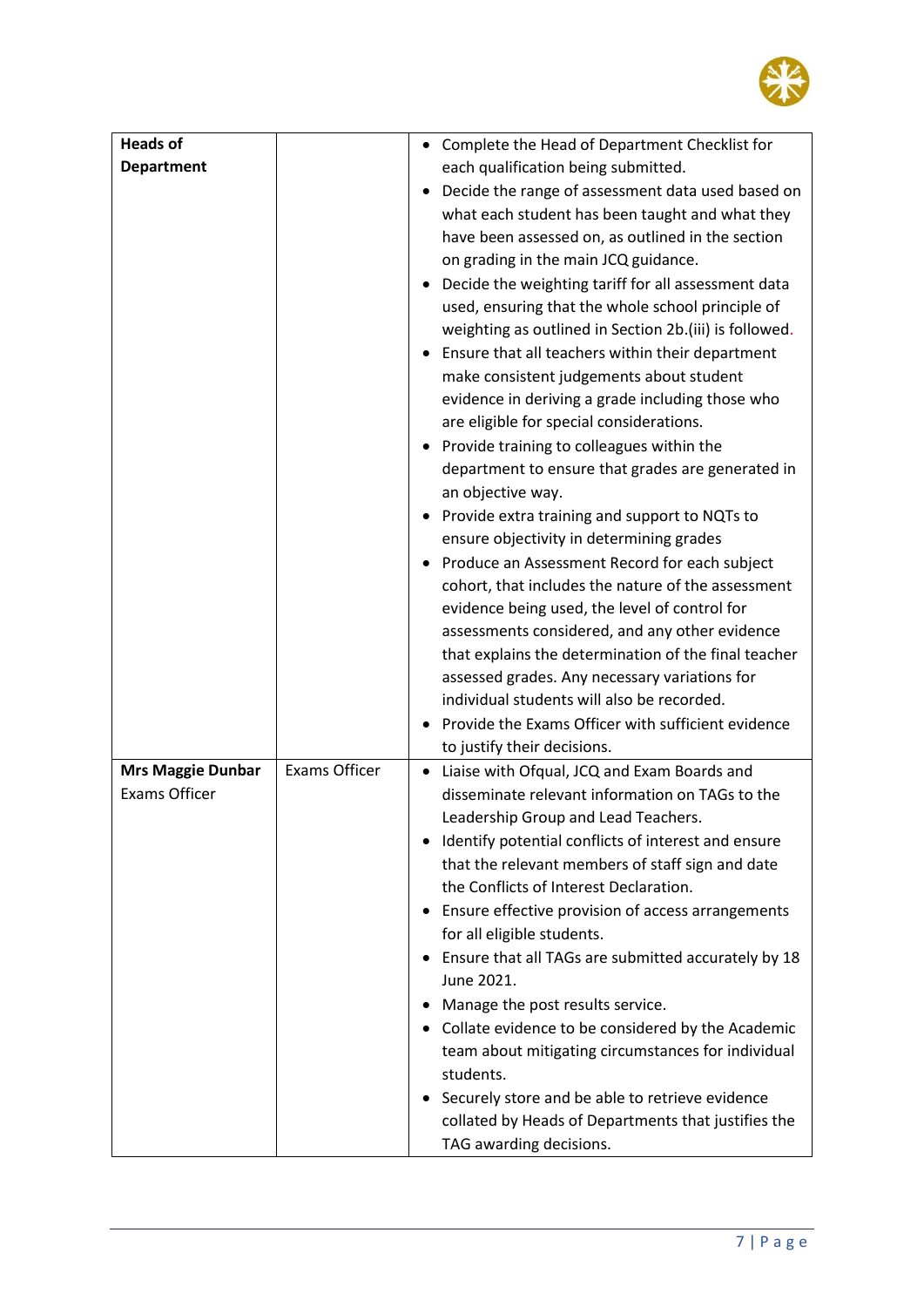

| <b>Mrs Cath Georgulas</b>    |               | • Ensure students with potential access                         |
|------------------------------|---------------|-----------------------------------------------------------------|
| <b>SENCO</b>                 |               | arrangements are appropriately assessed in order                |
|                              |               | to verify the individual access arrangements.                   |
| <b>Mr Scott Milne</b>        | Pastoral team | Ensure that students complete their student<br>$\bullet$        |
| <b>Assistant Head (Sixth</b> |               | declarations and that any issues that arise are                 |
| Form)                        |               | communicated to the Academic Team.                              |
|                              |               | • Ensure that teachers are aware of students eligible           |
| <b>Mr Les Watts</b>          |               | for special considerations.                                     |
| <b>Assistant Head</b>        |               | Collate evidence with the Exams Officer to be                   |
| (Middle School)              |               | considered by the Academic team about mitigating                |
| <b>Mrs Melinda</b>           |               | circumstances for individual students.                          |
|                              |               |                                                                 |
| Pokorny                      |               |                                                                 |
| Head of Upper Sixth          |               |                                                                 |
| <b>Mr Christian</b>          |               |                                                                 |
| <b>Devellerez</b>            |               |                                                                 |
| <b>Head of Lower Sixth</b>   |               |                                                                 |
|                              |               |                                                                 |
| <b>Mr James</b>              |               |                                                                 |
| <b>Chesterton</b>            |               |                                                                 |
| Head of Year 11              |               |                                                                 |
| <b>Teachers</b>              |               | Ensure effective provision of access arrangements<br>$\bullet$  |
|                              |               | for all eligible students in tasks that are sat outside         |
|                              |               | of a formal exam hall setting.                                  |
|                              |               | Ensure any assessments are conducted under our<br>$\bullet$     |
|                              |               | centre's appropriate levels of control.                         |
|                              |               | Assist Heads of Department in marking work in line<br>$\bullet$ |
|                              |               | with this Centre Policy and guidance from the Joint             |
|                              |               | Council for Qualifications, to provide TAGs for each            |
|                              |               | student they have entered for a qualification.                  |
|                              |               | Ensure that the teacher assessed grade they assign<br>$\bullet$ |
|                              |               | to each student is a fair, valid and reliable reflection        |
|                              |               | of the assessed evidence available for each student             |
| <b>Invigilators</b>          |               | Ensure effective provision of access arrangements               |
|                              |               | for all eligible students.                                      |
|                              |               | Ensure any assessments are conducted under our<br>٠             |
|                              |               | centre's appropriate levels of control                          |
| <b>Mr Dave Prince</b>        |               | Ensure that students are formally presented with a<br>$\bullet$ |
| Data Manager                 |               | summary of the individual pieces of evidence ahead              |
|                              |               | of the final submission to Exam Boards so that any              |
|                              |               | administrative errors or academic queries can be                |
|                              |               |                                                                 |
|                              |               | raised prior to submission.                                     |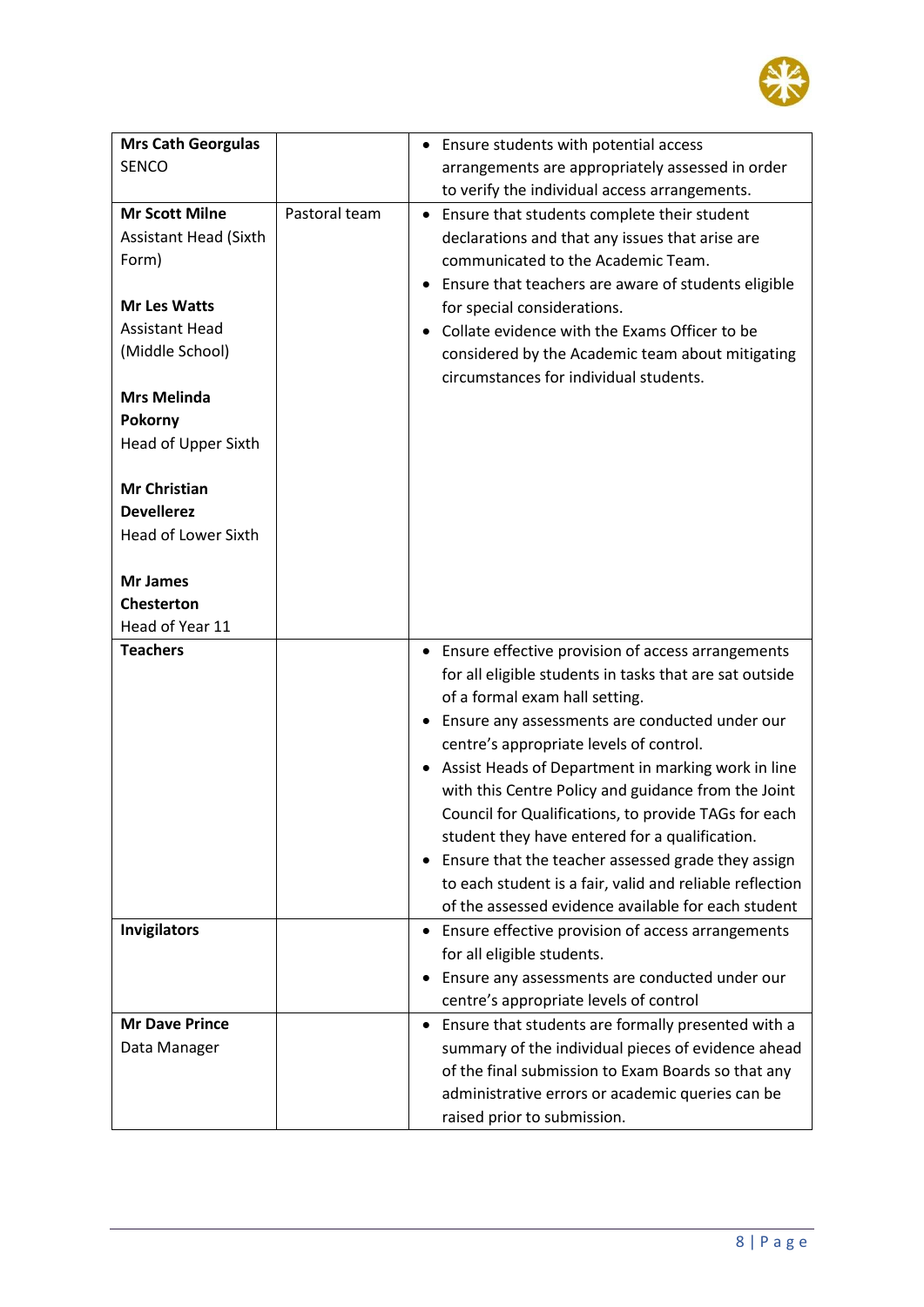

#### **4. Training, support and guidance**

This section of our Centre Policy outlines the training, support and guidance that our centre will provide to those determining teacher assessed grades this year.

- All Heads of department have weekly meetings with one of the Senior Academic Team where their approach to TAGs has been discussed on a weekly basis.
- All Heads of Department attended a meeting on April  $13<sup>th</sup>$ , 2021 where the school's plan for TAGs was explained and subjects specific questions could be asked.
- All teachers were invited to attend a meeting on April  $14<sup>th</sup>$ , 2021 to to help achieve consistency and fairness to all students. Department meetings will ensure that teachers are aware of the subject-specific idiosyncrasies prior to Portfolio Building tasks.
- Newly and Recently Qualified Teachers will meet with the Head of Initial Teacher Training to ensure that they understand what is expected and are aware of the support available within the school and their own department.

#### **5. Internal quality assurance**

As outlined in Section 2b.(v), all grades submitted are reviewed through the nine-stage process to ensure the highest level of fairness and objectivity.

#### 5a Head of Centre Internal Quality Assurance and Declaration

We will ensure that all teachers involved in deriving teacher assessed grades read and understand this Centre Policy document.

For all subjects where there is more than one teacher an internal standardisation process will be undertaken. In Mandarin and Religious Studies, where there is only one teacher involved in marking assessments and determining grades, the output of this activity will be reviewed by an appropriate member of staff within the Senior Academic Team.

We will ensure that all teachers are provided with training and support to ensure they take a consistent approach to:

- Arriving at TAGs
- Marking of evidence
- Reaching a holistic grading decision
- Applying the use of grading support and documentation

We will conduct internal standardisation across all grades. We will ensure that the Assessment Record will form the basis of internal standardisation and discussions across teachers to agree the awarding of teacher assessed grades. Where necessary, we will review and reflect on individual grading decisions to ensure alignment with the standards as outlined by our awarding organisations. Where appropriate, we will amend individual grade decisions to ensure alignment with the standards as outlined by our awarding organisations.

In respect of equality legislation, we will consider the range of evidence for students of different protected characteristics that are included in our internal standardisation.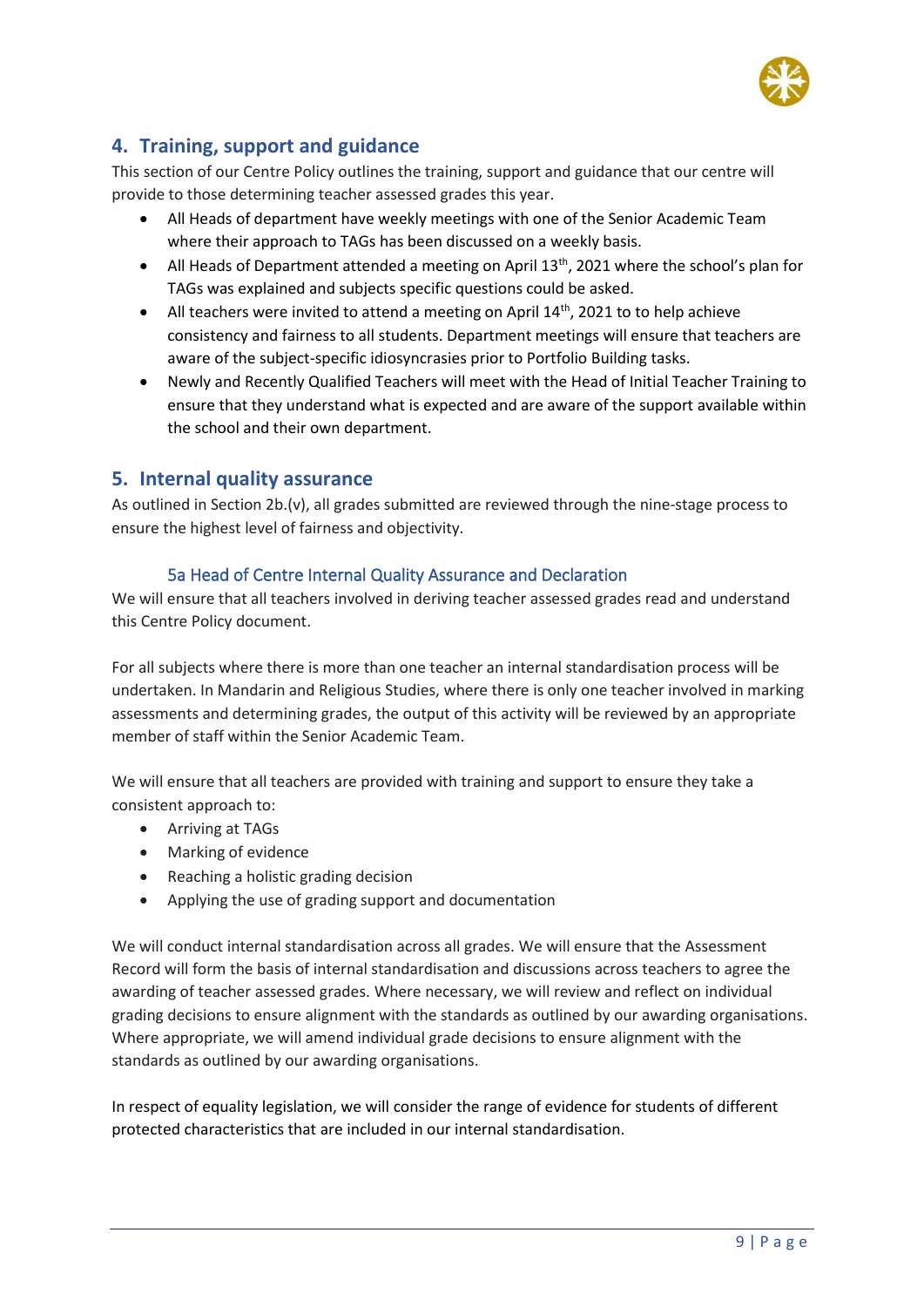

#### **6. External Quality Assurance**

The Head of Centre, Senior Academic Team and Exams Officer will be working closely and cooperatively with the relevant awarding body during the external quality assurance process. All staff involved have been made aware of the awarding organisation requirements for External Quality Assurance as set out in the JCQ Guidance.

All evidence is collected, recorded and maintained effectively and confidentially in order to to respond fully and promptly to any additional requirements or reviews that may be identified as a result of the External Quality Assurance process.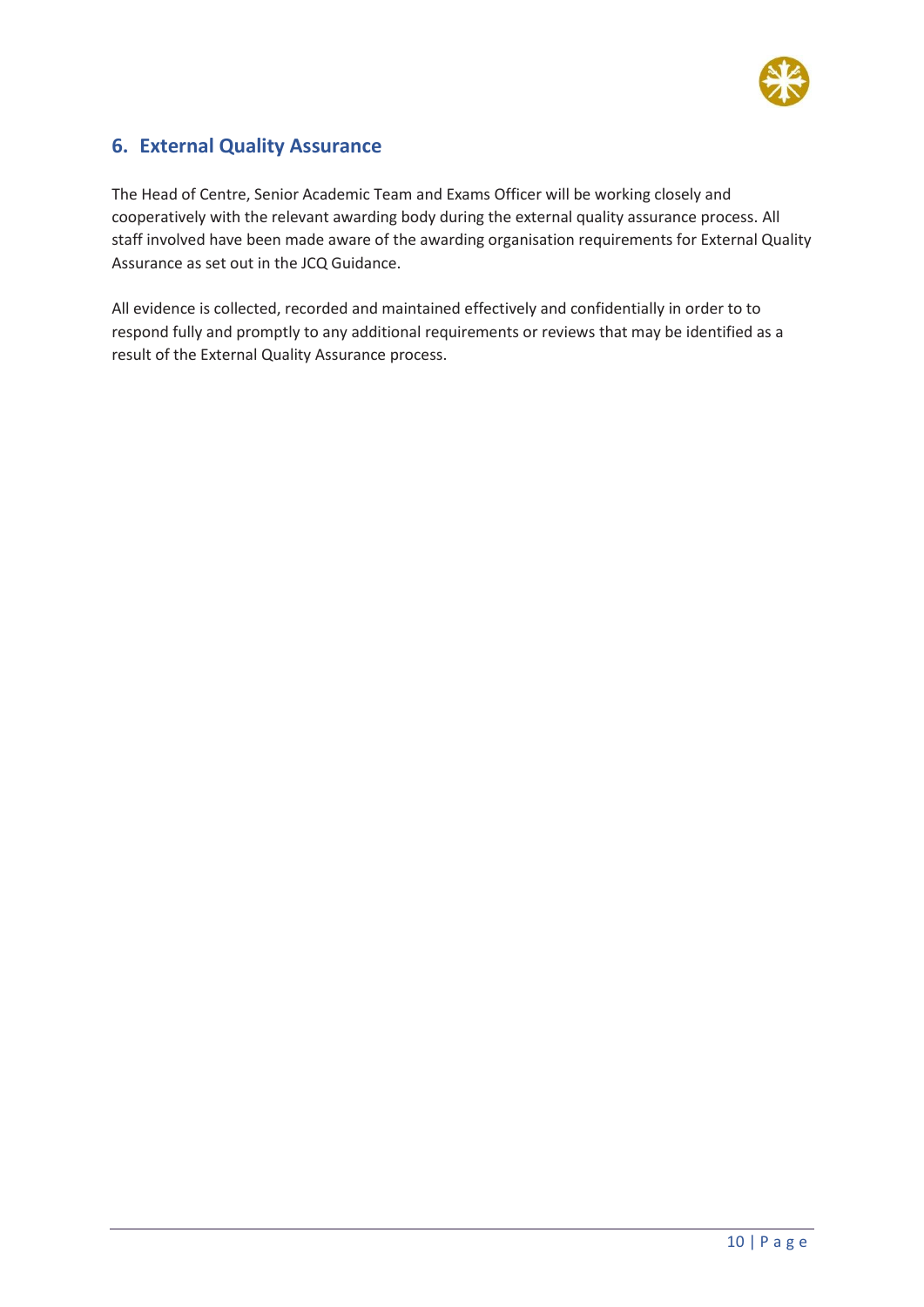

#### **7. Comparison of teacher assessed grades to results for previous cohorts**

Heads of Department will complete an analysis of historical data as part of the Subject Assessment Record. However, a direct comparison is likely to yield misleading results. Eltham College's historical data from 2017, 2018 and 2019 demonstrates continual improvement that is reflective of both structural changes and improving academic intake based on baseline data. **As such, an average of historical data would significantly underestimate expected outcomes in 2021.**

The 2017 cohort either started Sixth Form in September 2015 or Year 7 in 2012. A new Headmaster, three new Deputy Heads, a new Assistant Head - Head of Sixth Form, a new Assistant Head - Head of Middle School, a new Assistant Head – Head of Lower School, a new Head of Upper Sixth and a significantly changed governing body have introduced extensive structural changes at Eltham College between 2015 and 2020. These changes have resulted in substantial improvements in GCSE and A level grades and an expectation of further improvements for the 2021 cohort.

#### **A Level**

2015/17 – 20.8% A\* and 57.5% A\*A 2016/18 – 22.4% A\* and 63.2% A\*A 2017/19 – 29.1% A\* and 70.1% A\*A

At A level, the first structural change that resulted in these improvements was an increase in the Sixth Form entrance criteria from 4 grade As at GCSE to 6 grade As at GCSE in 2017. This meant that the 2019 results are the first set to benefit from higher calibre students in the Sixth Form, although there were some concessions made during the first year of the change to appease parents who were long-standing supporters of the school. The result is an exceptional increase in the average ability of our cohort for 2021 in comparison to all previous year groups. The magnitude of the change can be quantified by the objective average GCSE points score of the candidates in our Sixth Form:

 $2015/17 - 7.18$ 2016/18 – 7.17 2017/19 – 7.46 2018/20 – 7.71 2019/21 – 7.86

In addition to the change of entrance criteria, we reduced the breadth of the A level curriculum from four subjects per student to three subjects per student in order to ensure that students received more teacher time per subject. The consequence of this restructuring was a 25% increase in lesson time per A level. Our new Sixth Form team have implemented changes to ensure underperforming students were identified and supported more swiftly and effectively than was previously the case.

The combination of these factors meant that, had students sat an exam in 2021 our expectation was to receive results that showed a significant increase on both 2019 and the Centre Assessed Grades of 2020. This should have been visible at both the top end and those who needed more support. To quantify this, our internal data suggested that the 2019/21 cohort would go on to achieve 45% A\*, 85% A\*A and 98% A\*B. At the same point in 2019, our internal data underpredicted some 2019 final outcomes with 28.3% A\*, 71.1% A\*A and 96.2% A\*B.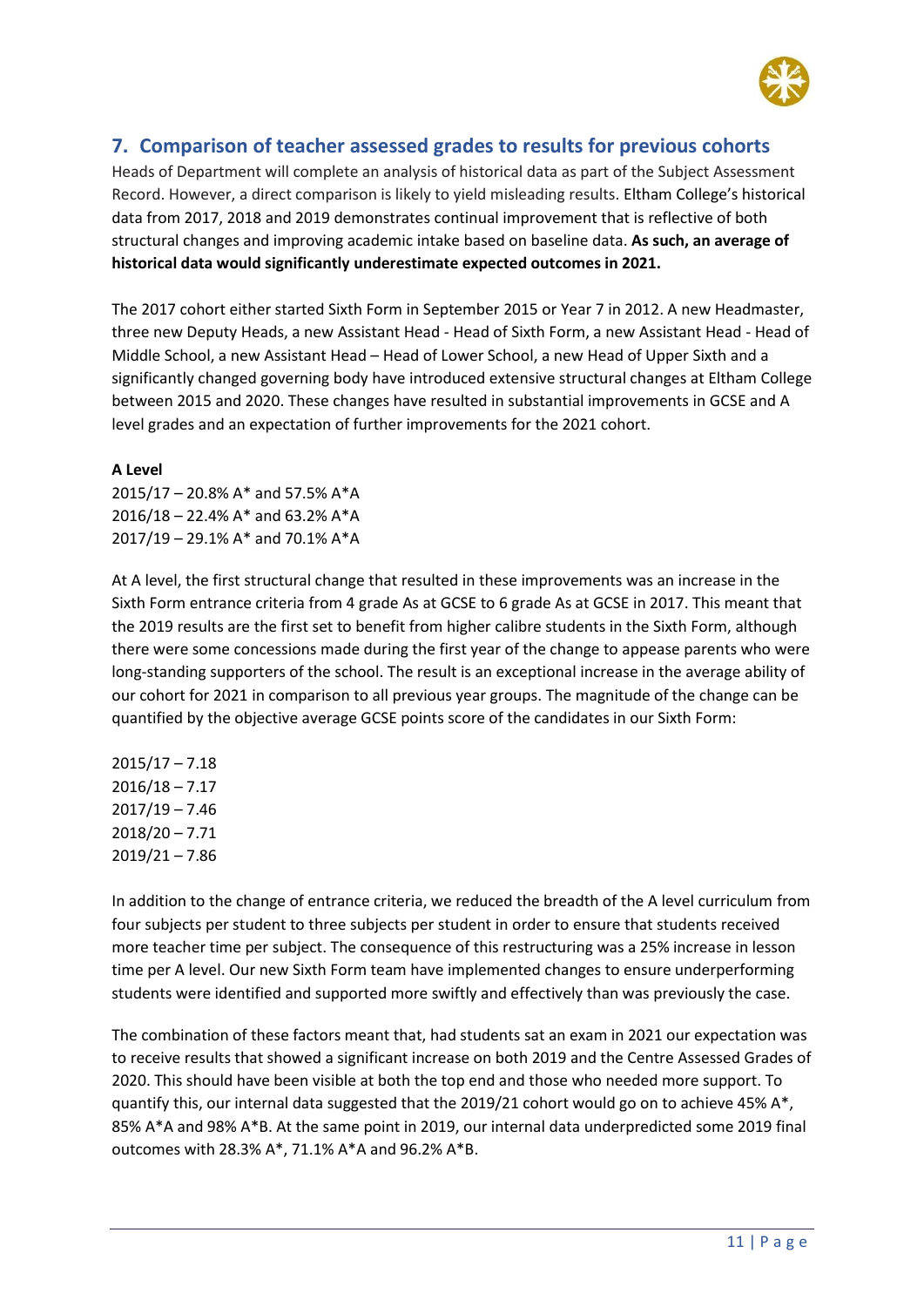

The changes made have not only seen an improvement in the base academic ability of the cohort, but also the value added by teachers throughout the course. The value-added data from CEM can quantify that improvement at A Level and GCSE:



**Chart 1.1 SPC Chart - Results from all Qualifications**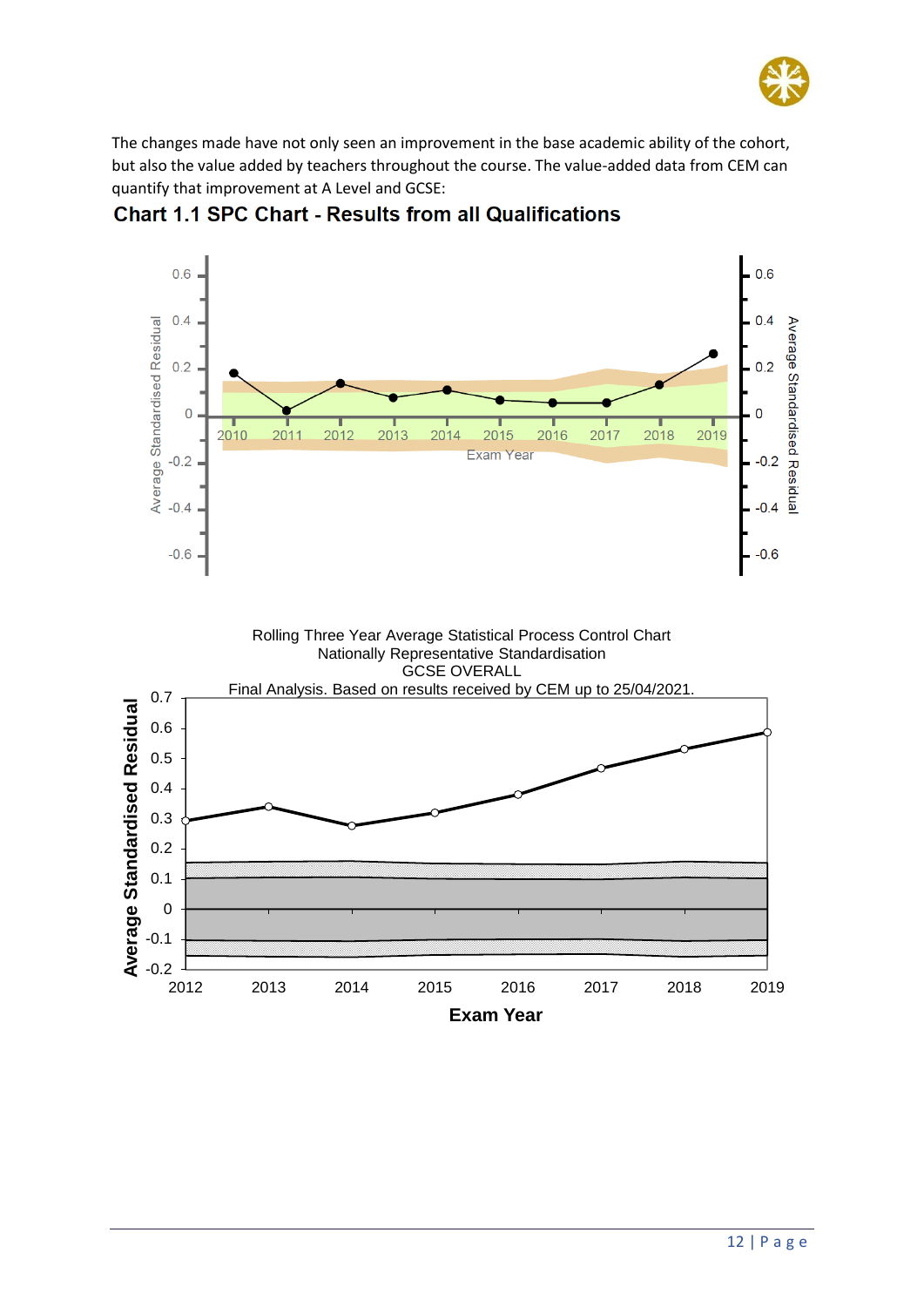

#### **8. Confidentiality, malpractice and conflicts of interest** 8a Confidentiality

All staff involved have been made aware of the need to maintain the confidentiality of TAGs. All teaching staff have been briefed on the requirement to share details of the range of evidence on which students' grades will be based, while ensuring that details of the final grades remain confidential. All students will be issued with a record of the evidence used in determining their TAG. Relevant details from this Policy, including requirements around sharing details of evidence and the confidentiality requirements, have been shared with parents/guardians.]

#### 8b Malpractice

Our general centre policies regarding malpractice, maladministration and conflicts of interest have been reviewed to ensure they address the specific challenges of delivery in Summer 2021. All staff involved have been made aware of these policies and have received training in them as necessary. All staff involved have been made aware of the specific types of malpractice which may affect the Summer 2021 series including:

- breaches of internal security
- deception
- improper assistance to students
- failure to appropriately authenticate a student's work
- over direction of students in preparation for common assessments
- allegations that centres submit grades not supported by evidence that they know to be inaccurate
- centres enter students who were not originally intending to certificate a grade in the Summer 2021 series
- failure to engage as requested with awarding organisations during the External Quality Assurance and appeal stages
- failure to keep appropriate records of decisions made and teacher assessed grades.

The consequences of malpractice or maladministration as published in the JCQ guidance: [JCQ](https://www.jcq.org.uk/exams-office/malpractice/)  [Suspected Malpractice: Policies and Procedures](https://www.jcq.org.uk/exams-office/malpractice/) and including the risk of a delay to students receiving their grades, up to, and including, removal of centre status have been outlined to all relevant staff.

#### 8c Conflicts of Interest

Our Head of Centre will take appropriate action to manage any conflicts of interest arising with centre staff in accordance with the JCQ documents - [General Regulations for Approved Centres, 1](https://www.jcq.org.uk/wp-content/uploads/2020/09/Gen_regs_approved_centres_20-21_FINAL.pdf)  [September 2020 to 31 August 2021.](https://www.jcq.org.uk/wp-content/uploads/2020/09/Gen_regs_approved_centres_20-21_FINAL.pdf)

We will also carefully consider the need if to separate duties and personnel to ensure fairness in later process reviews and appeals.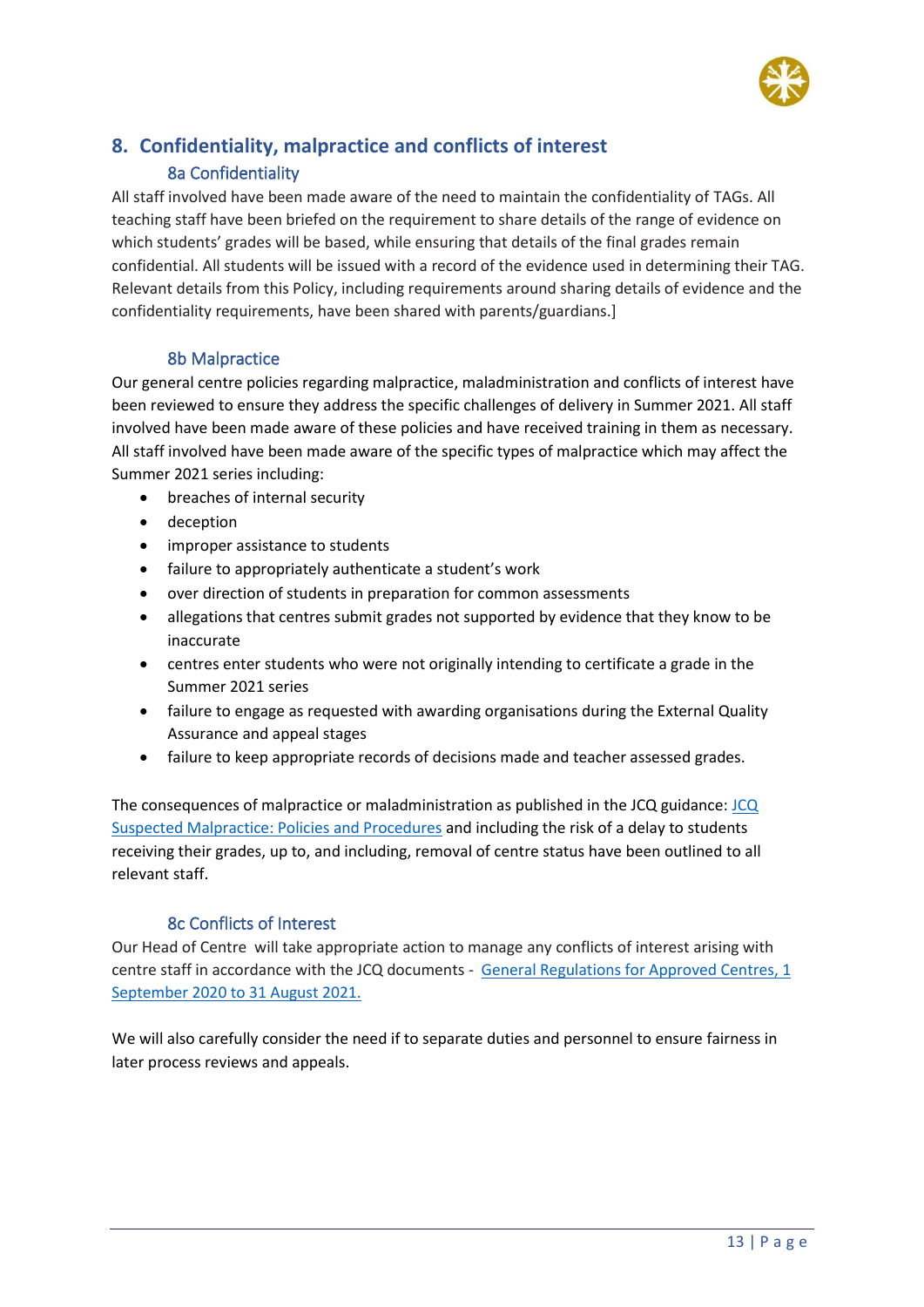

#### **9. Private Candidates**

Eltham College will be submitting results for three private candidates. All students are returning students who have previously studied at Eltham College. They will undertake the same assessments in exam conditions as the internal students. These assessments will be invigilated by the regular invigilation team. They will not have the same body of historical evidence that students who are currently studying do.

#### **10.Results**

The results day for A Level is August  $10^{th}$ , 2021 and the Results day for (I)GCSE is August  $12^{th}$ , 2021. All staff, students and parents have been informed of these date changes and Heads of Department and Senior Leaders within the school will be available on those days to answer any questions or queries from students and parents.

#### **11.Appeals**

#### 11a Overview of Appeals Process

We believe the need for appeals should be limited as students should be confident in their grades because of the rigorous awarding process outlined in 2b.(v).

- All staff involved have been made aware of the arrangements for, and the requirements of, appeals in Summer 2021, as set out in the JCQ Guidance.
- Internal arrangements will be in place for the swift and effective handling of Centre Reviews in compliance with the requirements.
- All necessary staff have been briefed on the process for, and timing of, such reviews, and will be available to ensure their prompt and efficient handling.
- Leaners have been appropriately guided as to the necessary stages of appeal.
- Arrangements will be in place for the timely submission of appeals to awarding organisations, including any priority appeals, for example those on which university places depend.
- Arrangements will be in place to obtain the written consent of students to the initiation of appeals, and to record their awareness that grades may go down as well as up on appeal.
- Appropriate information on the appeals process will be provided to parents/carers.

#### 11b Stages of Appeal

Appeals must be submitted in writing to Mr G Sanderson, Head of Centre, outlining the error(s) that the appellant believe have been made. Any appeals lodged after the Results Day will follow the process outlined below:

#### **Stage 1: Centre Review**

If a student does not consider that they have been issued with the correct grade, they can ask the centre to check if an administrative or procedural error has occurred.

#### **The grade being reviewed could go down, up or stay the same.**

The Head of Centre, Exams Officer and the Senior Academic Team will work with the relevant members of staff to investigate the review request. If we find that an error has occurred, we will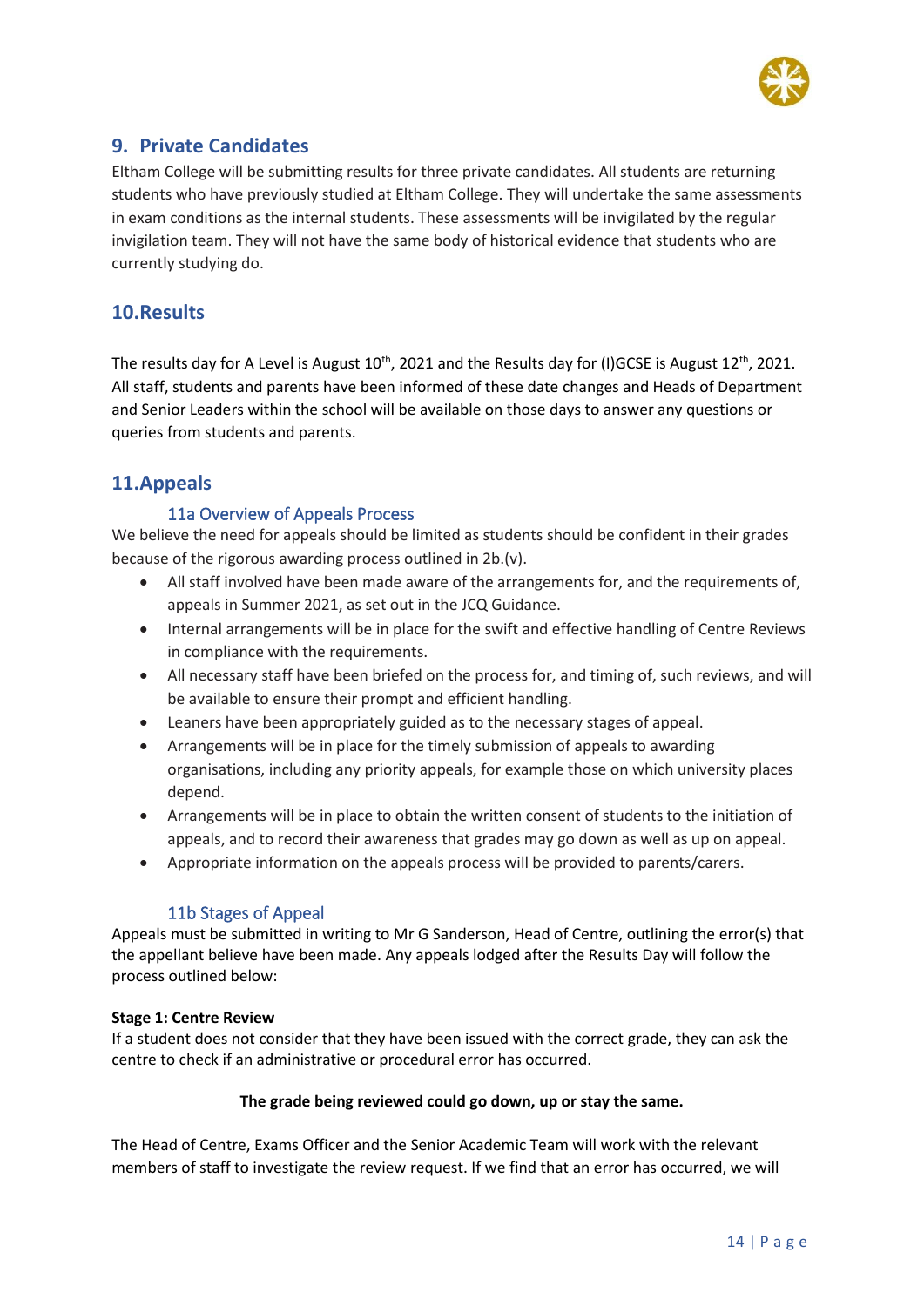

submit a request to the awarding organisation to correct the error and amend the grade without the need to make an appeal to the awarding organisation.

#### **Stage 2: Appeal to the Awarding Organisation**

Stage 1 must have been completed before Stage 2. During this stage, an appeal is submitted by the Centre to the awarding body on the student's behalf. An appeal should be submitted if the student considers that the Centre did not follow its procedure properly, the Awarding Organisation has made an administrative error, or the student considers that the grade awarded was an unreasonable exercise of academic judgement.

#### **The grade under review could go down, up or stay the same.**

#### **Stage 3: Ofqual Exam Procedures Review Service**

If the student or Centre considers that the awarding organisation has made a procedural error, they can apply to Ofqual's Exam Procedures Review Services (EPRS) to review the process undertaken by the Awarding Organisation.

#### **The grade under review could go down, up or stay the same.**

#### 11c Grounds for Appeal

There are four grounds upon which a Centre review or an appeal to an awarding organisation may be requested:

- At stage 1: The Centre made an administrative error, e.g. an incorrect grade was submitted; an incorrect assessment mark was used when determining the grade.
- At stages 1 and 2: The Centre did not apply a procedure correctly, such as the Centre did not follow its Grading Policy, did not undertake internal quality assurance, did not take account of access arrangements or mitigating circumstances.
- At stage 2: The Awarding Organisation made an administrative error, e.g. the grade was incorrectly changed by the Awarding Organisation during the processing of grades.
- At stage 2: The student considers that the Centre made an unreasonable exercise of academic judgement in the choice of evidence from which to determine the grade and/or the determination of the grade from that evidence.

#### **12. Data Breach and Cyber Attack Policy**

We take cyber security very seriously and constantly strive to improve our defences. The college holds a current Cyber Essentials certification, which is a government-backed certification, awarded to organisations who follow the core principles of cyber security outlined by the Cyber Essentials scheme. This programme ensures organisations will be guarded against the most common threats faced.

In relation to the examinations, we specifically cover the following areas:

- 1. Technological barriers for the spread of malware:
	- a. Firewalls Intrusion
	- b. Detection Systems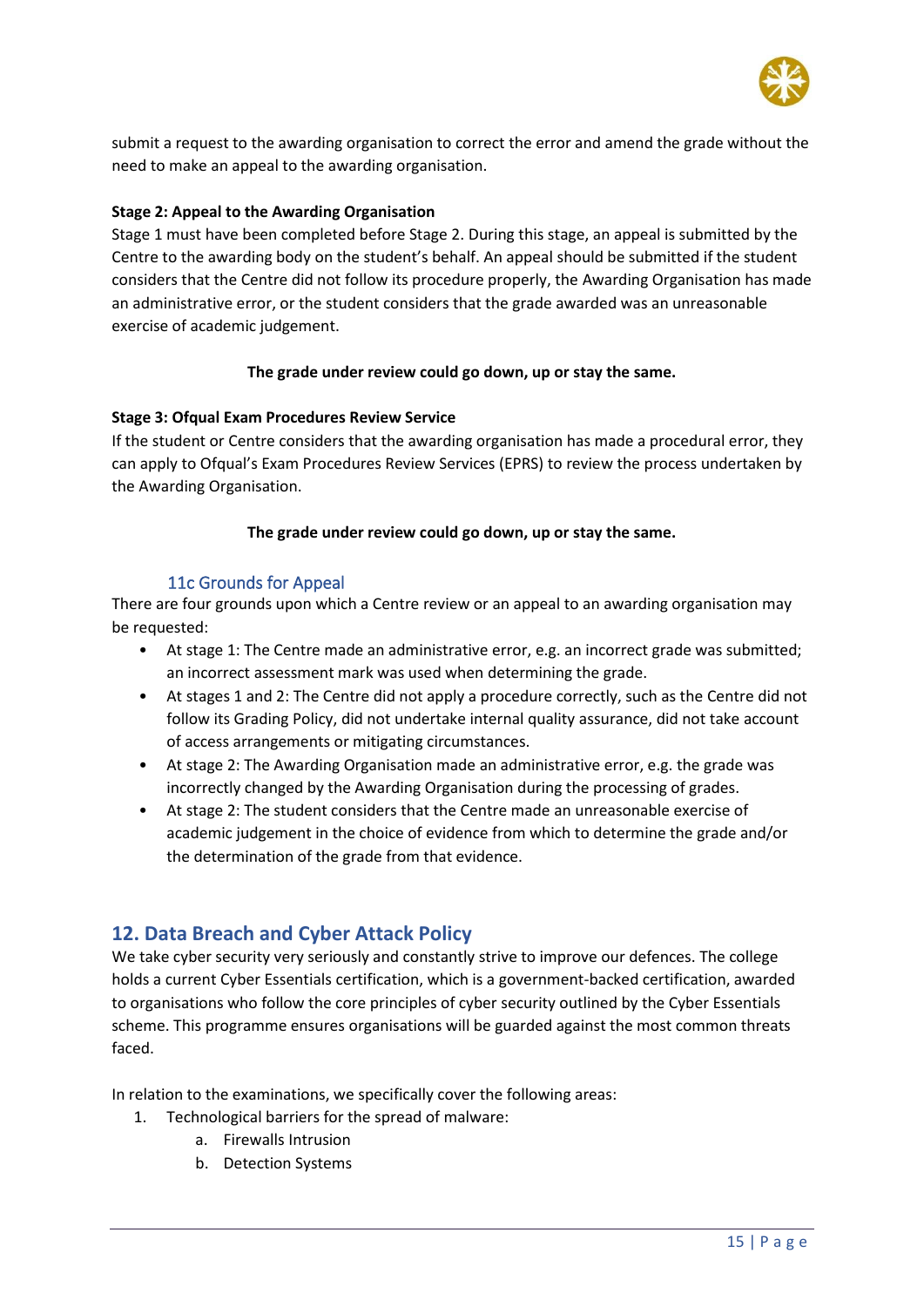

- c. Anti-virus software
- 2. Policies ensuring that the IT related requirements as set by the examination bodies are met
- 3. That all examinations files are backed up and that the offline backups are kept for a sufficient amount of time
- 4. The backups are randomly tested to ensure that the data can be successfully recovered from the backups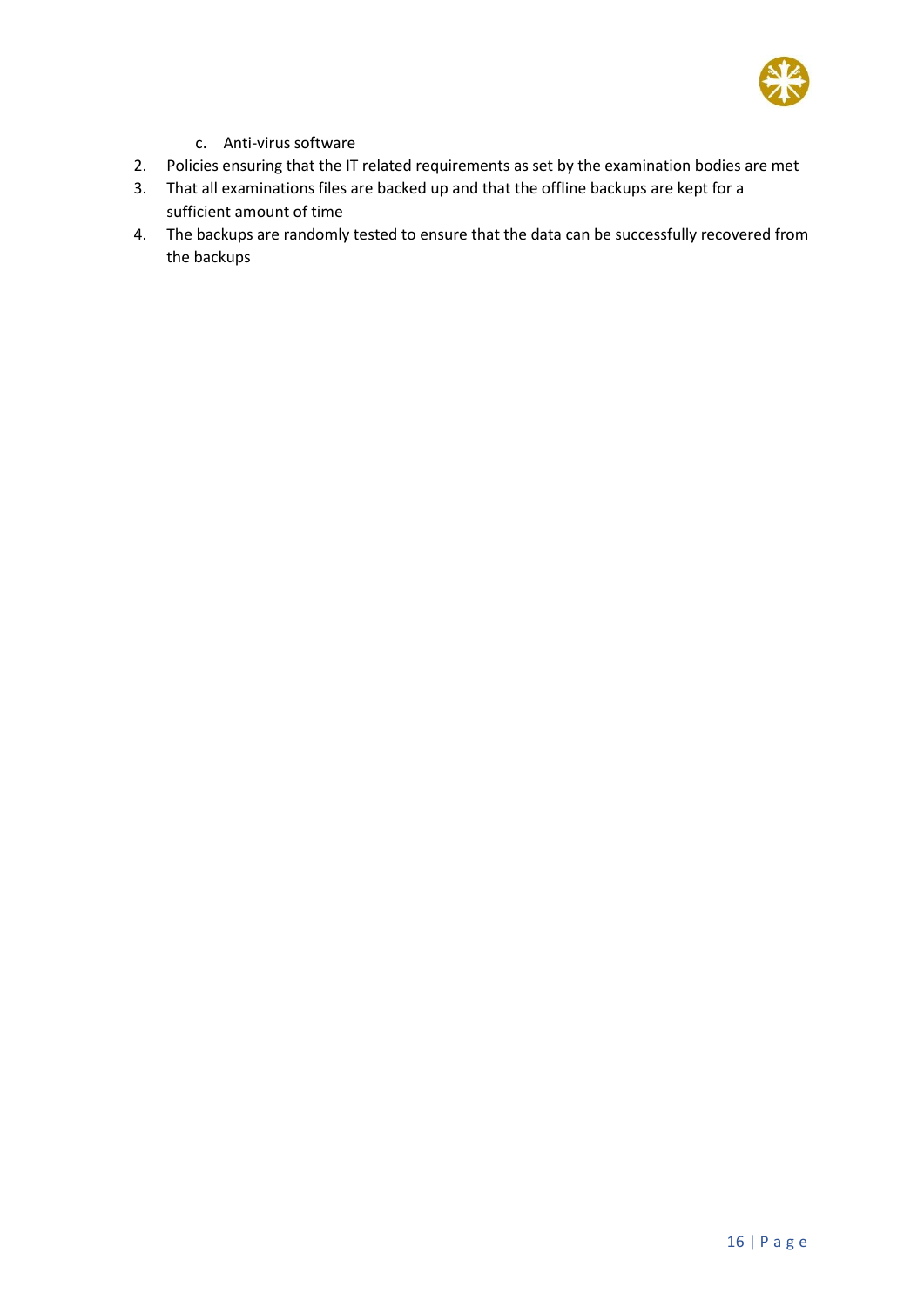

Appendix 1: Subject Assessment Record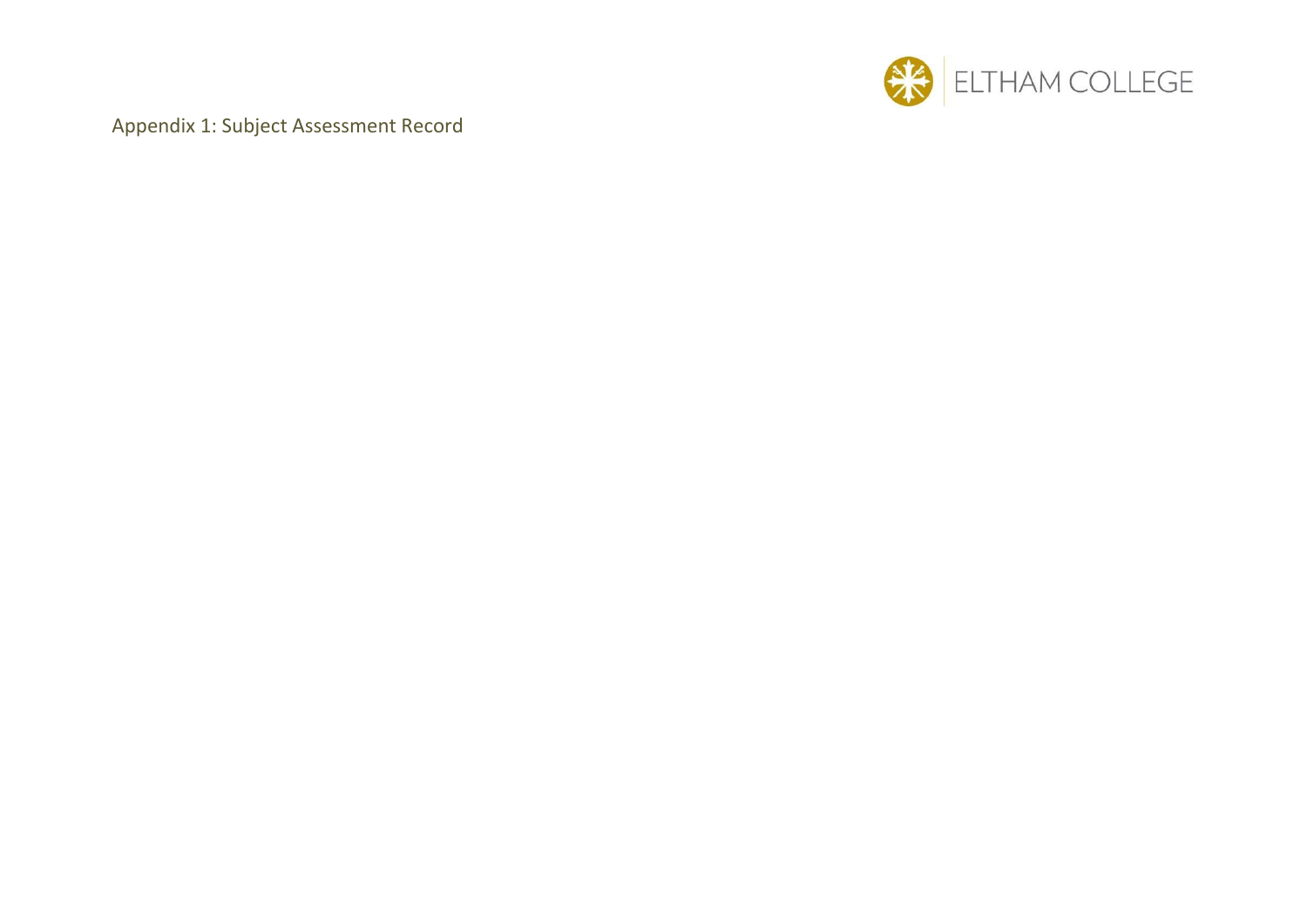## Assessment Record for determining teacher assessed grades in Summer 2021 [ADD DEPARTMENT AND LEVEL HERE] (e.g.Music GCSE)

#### **Assessment Evidence Form**

| Title                                                                                                                                              | Date   | Historic | Type of<br>Assessment |     |     | Unit |                 |     | Unit            |                 |                 |     | Unit            |                 |                 | Level of<br>Control |
|----------------------------------------------------------------------------------------------------------------------------------------------------|--------|----------|-----------------------|-----|-----|------|-----------------|-----|-----------------|-----------------|-----------------|-----|-----------------|-----------------|-----------------|---------------------|
|                                                                                                                                                    |        |          |                       | AO1 | AO2 | AO3  | AO <sub>4</sub> | AO1 | AO <sub>2</sub> | AO <sub>3</sub> | AO <sub>4</sub> | AO1 | AO <sub>2</sub> | AO <sub>3</sub> | AO <sub>4</sub> | H/M/L               |
| September Progress<br>Test                                                                                                                         | 3.1.20 | Υ        | Examination           |     | Ν   | Y    | Y               | N   | N               | N               | N               | Y   | $\checkmark$    | Y               | N               | H                   |
| Assessment 2:<br>[identifier]                                                                                                                      |        |          |                       |     |     |      |                 |     |                 |                 |                 |     |                 |                 |                 |                     |
| Assessment 3:<br>[identifier]                                                                                                                      |        |          |                       |     |     |      |                 |     |                 |                 |                 |     |                 |                 |                 |                     |
| Assessment 4:<br>[identifier]                                                                                                                      |        |          |                       |     |     |      |                 |     |                 |                 |                 |     |                 |                 |                 |                     |
| [add/delete as<br>necessary]                                                                                                                       |        |          |                       |     |     |      |                 |     |                 |                 |                 |     |                 |                 |                 |                     |
|                                                                                                                                                    |        |          |                       |     |     |      |                 |     |                 |                 |                 |     |                 |                 |                 |                     |
| If an assessment objective has been omitted at subject cohort level please briefly outline the reasons why:-                                       |        |          |                       |     |     |      |                 |     |                 |                 |                 |     |                 |                 |                 |                     |
| Outline the rationale for the choice of assessment evidence used, i.e. why the evidence above was used and how it supported the grading decision:- |        |          |                       |     |     |      |                 |     |                 |                 |                 |     |                 |                 |                 |                     |

| <b>Subject Title:</b> | <b>Subject Code</b> |       |
|-----------------------|---------------------|-------|
| Head of Department:   | Signature:          | Date: |
| Subject teacher:      | Signature:          | Date: |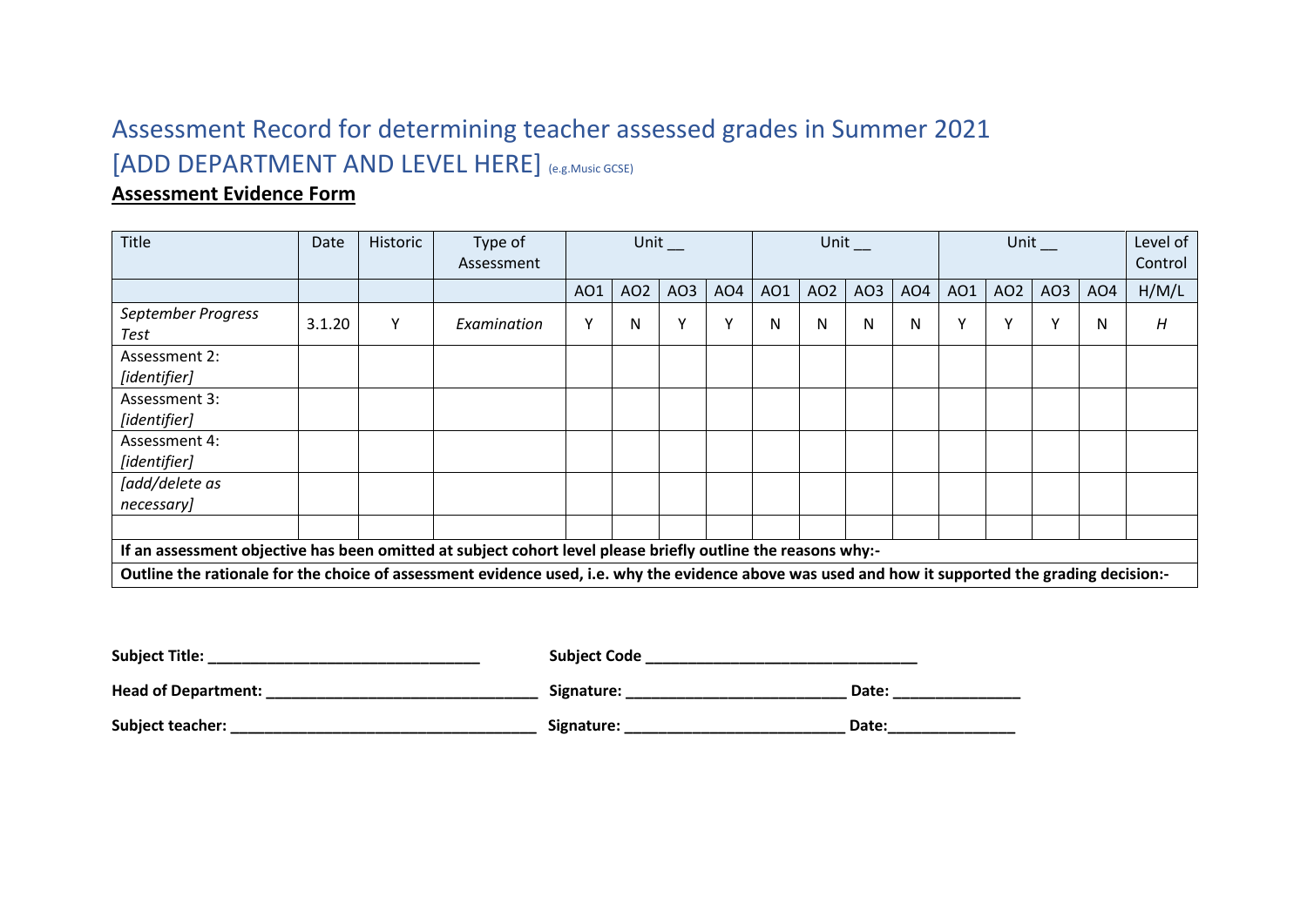

### **Details of marking and moderation process:**

| Title                   | Marked By     | Moderated | Anonymised | Historic |
|-------------------------|---------------|-----------|------------|----------|
| September Progress Test | Class teacher | Y - ATH   | N          |          |
| Assessment 2:           |               | N         |            |          |
| [identifier]            |               |           |            |          |
| Assessment 3:           |               |           |            |          |
| [identifier]            |               |           |            |          |
| Assessment 4:           |               |           |            |          |
| [identifier]            |               |           |            |          |
| [add/delete as          |               |           |            |          |
| necessary]              |               |           |            |          |

#### **Analysis of Historical Data**

|                    | 2017 | 2018 | 2019 | 2021 |
|--------------------|------|------|------|------|
| <b>Cohort Size</b> |      |      |      |      |
| $%A*$              |      |      |      |      |
| % $A^*A$           |      |      |      |      |
| $%A*B$             |      |      |      |      |

|                    | 2017 | 2018 | 2019 | 2021 |
|--------------------|------|------|------|------|
| <b>Cohort Size</b> |      |      |      |      |
| %98 or A*          |      |      |      |      |
| %987 or A*A        |      |      |      |      |
| %9876 or A*B       |      |      |      |      |

I confirm that a decision rationale statement has been prepared for each student:

| <b>Head of Department:</b> |  | Signature: | Date |
|----------------------------|--|------------|------|
|----------------------------|--|------------|------|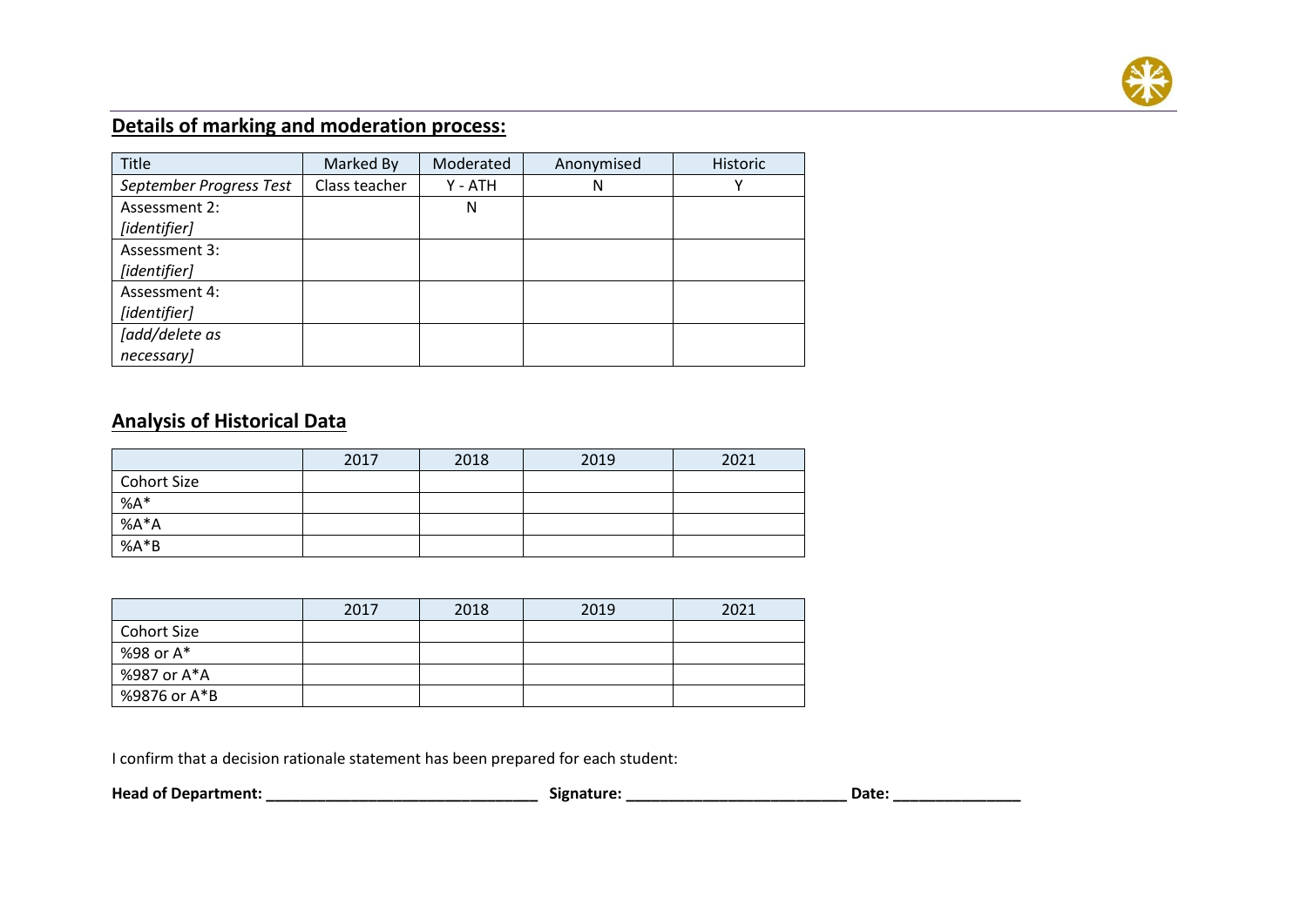

#### **Variations for Individual Students**

**[To be completed by the Head of Department for each student where a variation from the Assessment Evidence Grid has been required, or where Access Arrangements or Special Consideration have been taken into account.]** 

| Centre name:   |         |            | Centre Number: |
|----------------|---------|------------|----------------|
|                |         |            |                |
| Circle Level:  | A Level | $(I)$ GCSE |                |
| Subject title: |         |            | Subject Code:  |

| <b>Section 1: Class based differences</b>                                                                                                                                                                                                                                  | Y/N/NA |
|----------------------------------------------------------------------------------------------------------------------------------------------------------------------------------------------------------------------------------------------------------------------------|--------|
| We have some large cohort subjects with multiple classes. In these cases, individual classes may have historic evidence that is class specific<br>rather than whole cohort. Please find a summary below of which classes have completed which pieces of historic evidence: |        |
|                                                                                                                                                                                                                                                                            |        |

| Section 2: COVID Related Disruption - Learner Context                                                                                     | Y/N/NA |
|-------------------------------------------------------------------------------------------------------------------------------------------|--------|
| Did any candidates face additional disruption to their teaching and learning as a result of COVID 19, in comparison to their class peers? |        |
|                                                                                                                                           |        |
|                                                                                                                                           |        |
|                                                                                                                                           |        |
| Was there any other specific disadvantage considered for any candidates when compared with other candidates in the year group?            |        |
|                                                                                                                                           |        |
|                                                                                                                                           |        |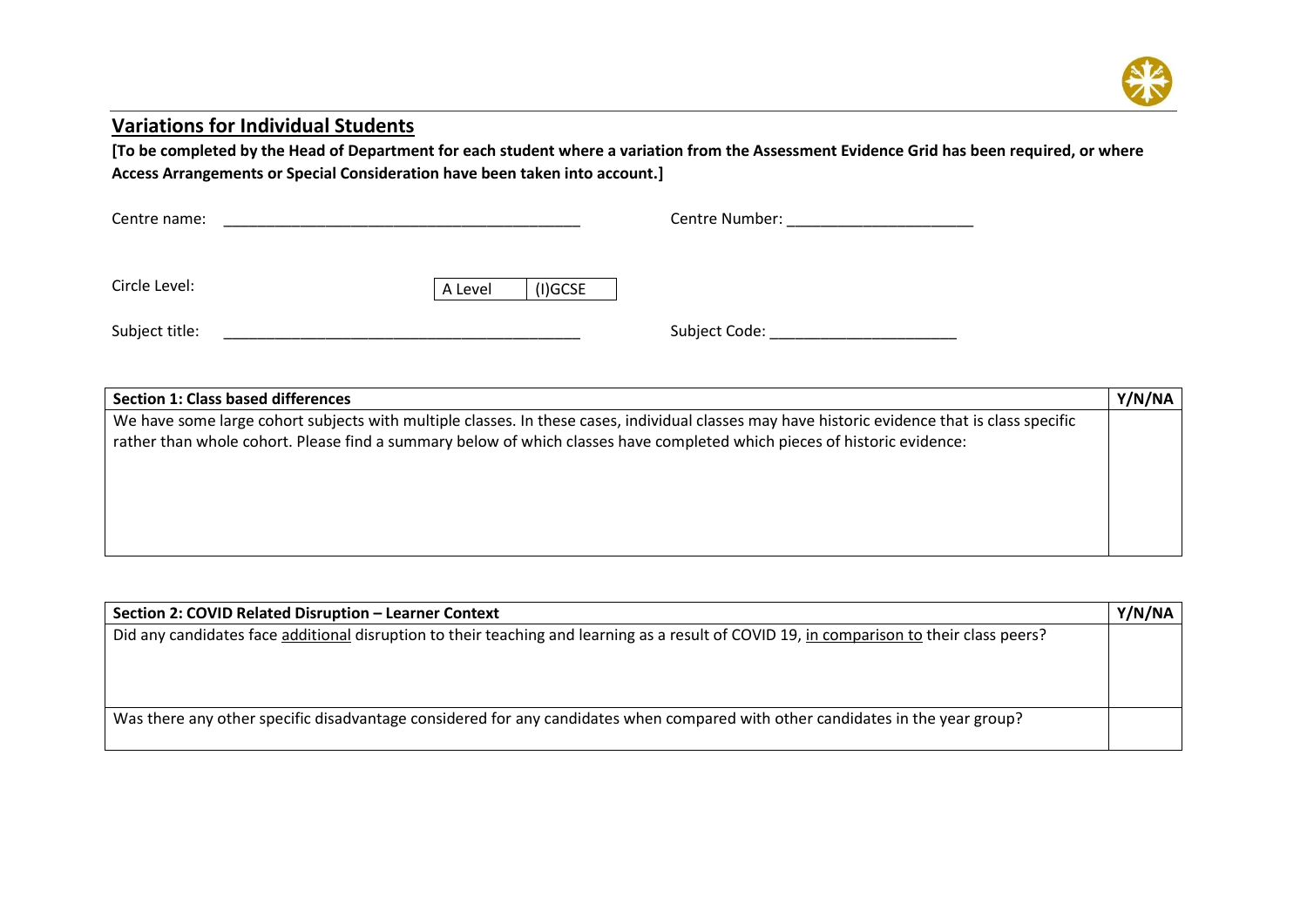

**If 'yes' please provide details of how the disadvantage has been considered** (including *the sources of the assessment evidence being used and the rationale for the choice of evidence, the level of control for assessments considered, and any other evidence that explains the determination of the final teacher assessed grades.*)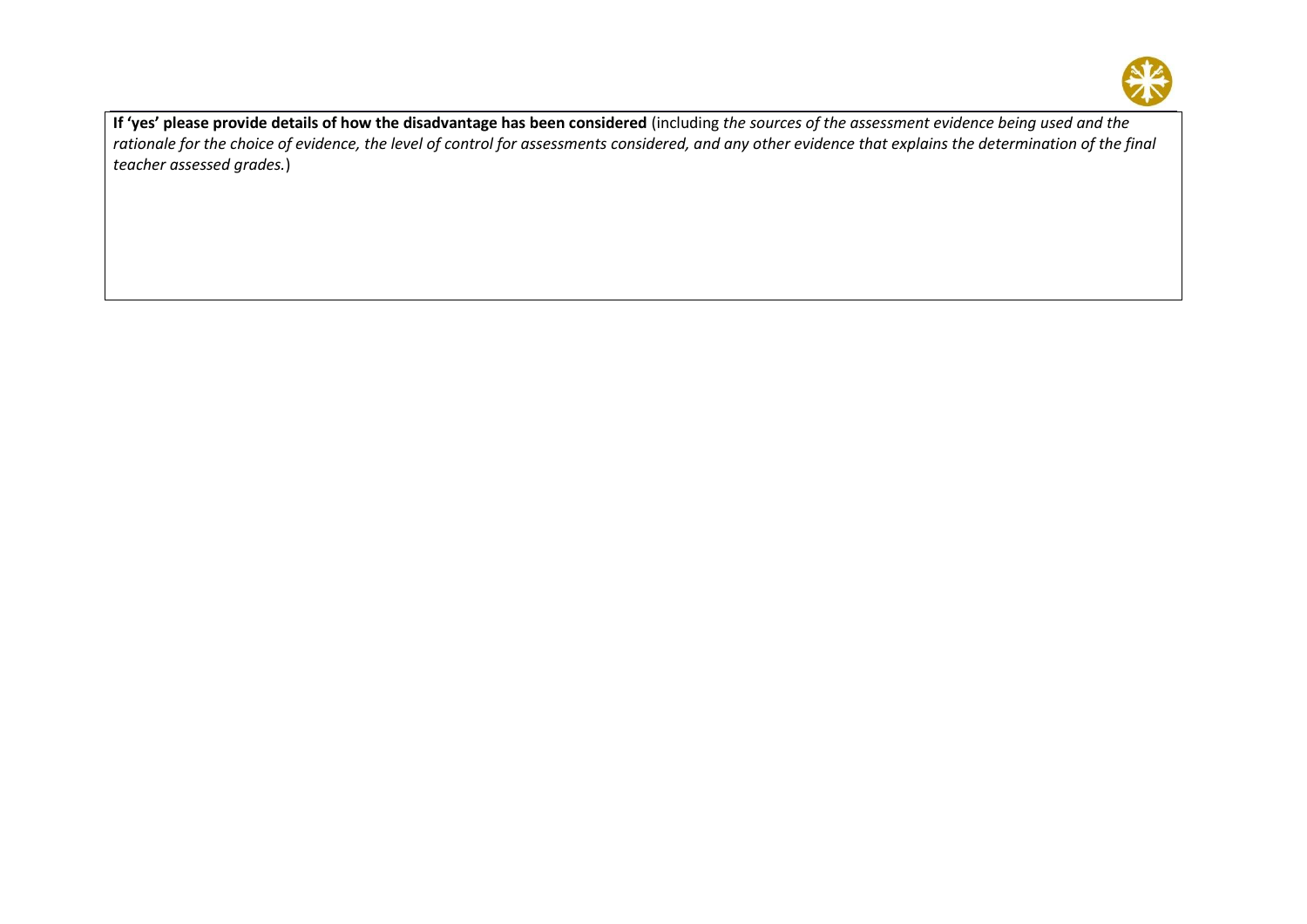

| <b>Section 3: Access Arrangements/Reasonable Adjustments</b>                                                                                             | Y/N/NA |
|----------------------------------------------------------------------------------------------------------------------------------------------------------|--------|
| Is there any candidate taking your subject that is entitled to Access Arrangements/Reasonable Adjustments?                                               |        |
| Were the approved access arrangements/reasonable adjustments in place for assessments which were used to determine the candidate's<br>grade?             |        |
| If 'no' please provide details of how the lack of access arrangements/reasonable adjustments have been taken into account when determining the<br>grade: |        |
|                                                                                                                                                          |        |

| Section 4: Mitigating circumstances (Special Consideration)                                                                                               | Y/N/NA |
|-----------------------------------------------------------------------------------------------------------------------------------------------------------|--------|
| Has any candidate made a request for mitigating circumstances to be considered, e.g. illness or other personal circumstances?                             |        |
| Record any actions that have been taken as a result of this request, e.g. making an adjustment in determining the grade or using alternative<br>evidence. |        |
| <b>Reason for mitigating circumstances:</b>                                                                                                               |        |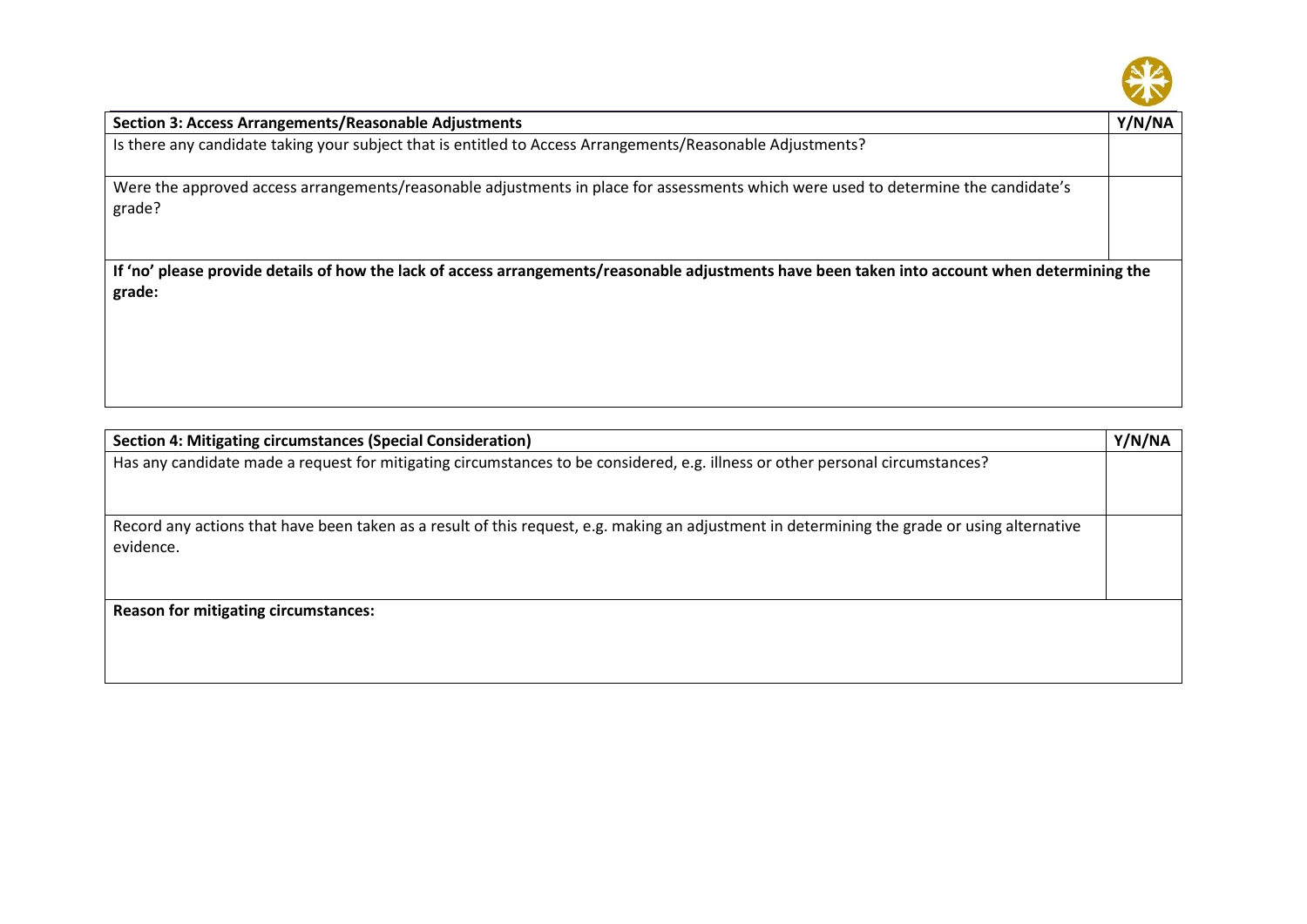

# Appendix 2 – Candidate Confirmation Form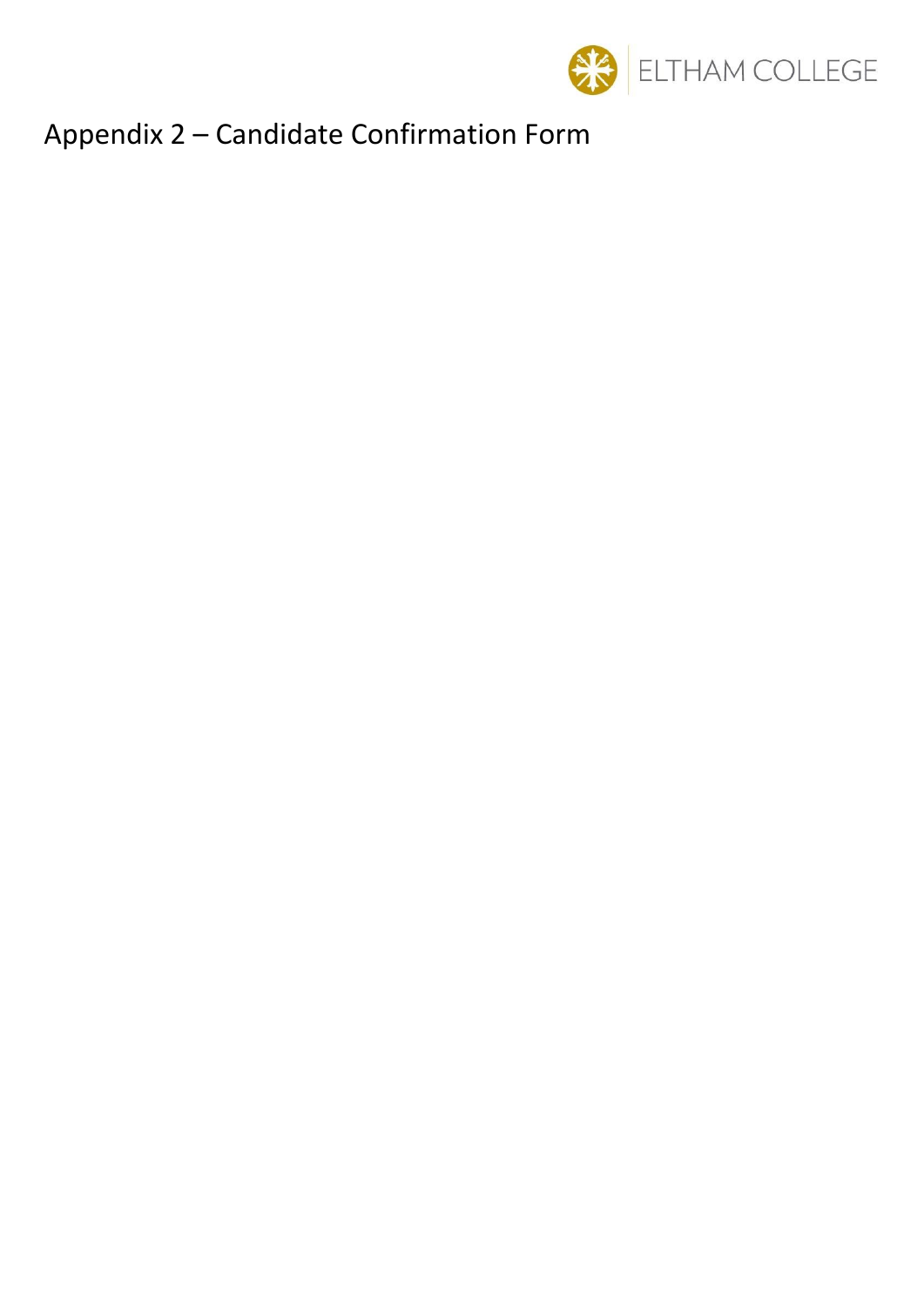# **Candidate Confirmation Form 1 – pre-assessment**

**How grades will be awarded in Summer 2021** - This completed form must be returned to Form Tutors by 30.4.2021

| Candidate<br>name                                                                                                                                                                                   |                                                                                                                                                                                                                            |                                                                                                                                                                                                                                                                                                                                               | Candidate<br>number |  |  |
|-----------------------------------------------------------------------------------------------------------------------------------------------------------------------------------------------------|----------------------------------------------------------------------------------------------------------------------------------------------------------------------------------------------------------------------------|-----------------------------------------------------------------------------------------------------------------------------------------------------------------------------------------------------------------------------------------------------------------------------------------------------------------------------------------------|---------------------|--|--|
| I confirm have been made aware of relevant guidance and documents intended for candidates who will be awarded grades in<br>summer 2021, including: (Please tick each box to confirm each statement) |                                                                                                                                                                                                                            |                                                                                                                                                                                                                                                                                                                                               |                     |  |  |
|                                                                                                                                                                                                     | the Joint Council for Qualifications <sup>CIC</sup> (JCQ) document Guidance for students, parents and guardians: GCSEs and AS/A Levels<br>in England Summer 2021 (published here www.jcg.org.uk/summer-2021-arrangements/) |                                                                                                                                                                                                                                                                                                                                               |                     |  |  |
|                                                                                                                                                                                                     | The Centre Policy for the awarding of Teacher Assessed Grades                                                                                                                                                              |                                                                                                                                                                                                                                                                                                                                               |                     |  |  |
| ப                                                                                                                                                                                                   |                                                                                                                                                                                                                            | Subject Specific Documents relating to assessments for Year 11 or Upper Sixth                                                                                                                                                                                                                                                                 |                     |  |  |
|                                                                                                                                                                                                     |                                                                                                                                                                                                                            | I confirm my understanding specifically includes the following:                                                                                                                                                                                                                                                                               |                     |  |  |
|                                                                                                                                                                                                     |                                                                                                                                                                                                                            | What is happening, and when                                                                                                                                                                                                                                                                                                                   |                     |  |  |
|                                                                                                                                                                                                     |                                                                                                                                                                                                                            | How candidates will be assessed                                                                                                                                                                                                                                                                                                               |                     |  |  |
|                                                                                                                                                                                                     |                                                                                                                                                                                                                            | That subject teachers will initially determine the grades, which will then be reviewed by other teachers in the school, so<br>grades are determined consistently with the school's policy.                                                                                                                                                    |                     |  |  |
|                                                                                                                                                                                                     |                                                                                                                                                                                                                            | Awarding bodies (exam boards) will check this policy to make sure it meets their requirements                                                                                                                                                                                                                                                 |                     |  |  |
| ப                                                                                                                                                                                                   |                                                                                                                                                                                                                            | The professional judgement of teachers will only be based on what candidates have been taught and teachers will use a<br>range of evidence from across the course of study to make their decision                                                                                                                                             |                     |  |  |
|                                                                                                                                                                                                     |                                                                                                                                                                                                                            | This evidence may include pieces of work that have already been completed or partially completed in addition to further<br>assessments that will be set as detailed in the subject specific documents                                                                                                                                         |                     |  |  |
|                                                                                                                                                                                                     |                                                                                                                                                                                                                            | The range of evidence will be consistent across each class or cohort for each qualification. However, in exceptional<br>circumstances, the school may decide that a different range of evidence may be more appropriate to fairly inform a grade,<br>if, for example, a candidate missed significantly more teaching than others in the class |                     |  |  |
|                                                                                                                                                                                                     |                                                                                                                                                                                                                            | Where a candidate has been granted approved access arrangements or reasonable adjustments the school will ensure that<br>these are in place for assessments taking place during Portfolio Building time.                                                                                                                                      |                     |  |  |
|                                                                                                                                                                                                     |                                                                                                                                                                                                                            | Where appropriate reasonable adjustments were not in place when the candidate took historical assessments that are<br>being used as evidence, teachers will take that into account when determining the candidate's grade.                                                                                                                    |                     |  |  |
|                                                                                                                                                                                                     |                                                                                                                                                                                                                            | Teachers will tell candidates which pieces of work will be used as evidence to inform their overall grade.                                                                                                                                                                                                                                    |                     |  |  |
|                                                                                                                                                                                                     |                                                                                                                                                                                                                            | Candidates will have the opportunity to raise any concerns about the evidence being used after half term.                                                                                                                                                                                                                                     |                     |  |  |
|                                                                                                                                                                                                     |                                                                                                                                                                                                                            | Teachers will make the final judgement about what evidence is to be included.                                                                                                                                                                                                                                                                 |                     |  |  |
| ப                                                                                                                                                                                                   |                                                                                                                                                                                                                            | Teachers will not be able to tell candidates the grades they will be submitting to the awarding bodies                                                                                                                                                                                                                                        |                     |  |  |
| ப                                                                                                                                                                                                   |                                                                                                                                                                                                                            | I am aware that A Level results day is Tuesday, August 10 <sup>th</sup> and GCSE Results day is Thursday, August 12 <sup>th</sup> .                                                                                                                                                                                                           |                     |  |  |
|                                                                                                                                                                                                     |                                                                                                                                                                                                                            | After results have been received, there will be an appeals system as a safety net to fix any genuine errors.                                                                                                                                                                                                                                  |                     |  |  |
|                                                                                                                                                                                                     |                                                                                                                                                                                                                            | If you feel unable to confirm the above or if you have any questions, please speak to Mr Wright as a matter of urgency. Please do                                                                                                                                                                                                             |                     |  |  |

not wait until after you receive your results.

*By signing here, I am confirming my awareness and understanding of how grades will be awarded this summer*

#### Candidate Signature: Date of signature:

**This record will be retained until the published deadline for appeals has passed or until any on-going appeal, malpractice investigation or other results enquiry has been completed, whichever is later**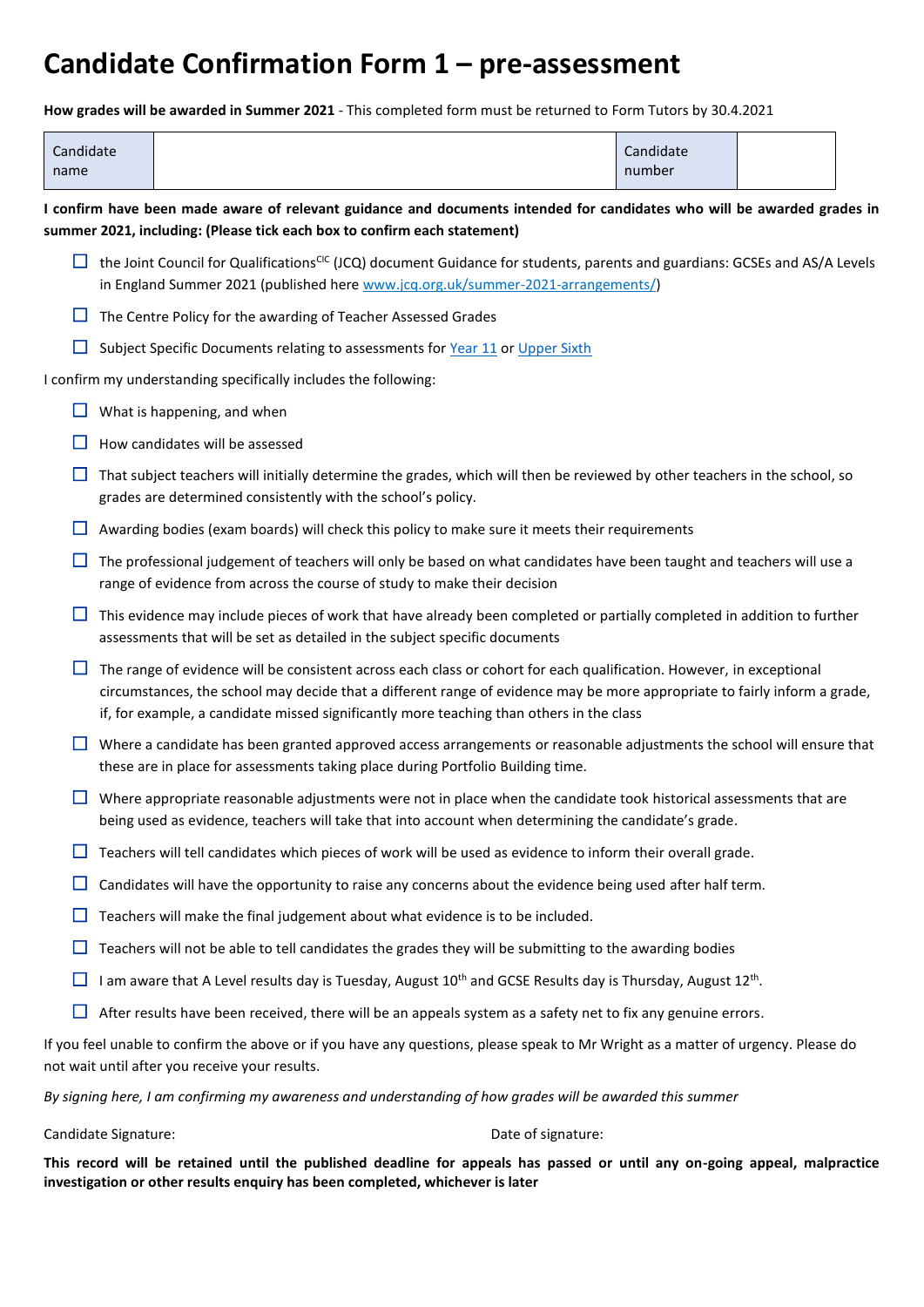

# **Candidate Confirmation Form 2 – post-assessment**

**How grades will be awarded in Summer 2021** - This completed form must be returned to the Exams Officer by 28.5.2021

| Candidate | Candidate |  |
|-----------|-----------|--|
| name      | number    |  |

I confirm that the following has taken place: (Please tick each box to confirm each statement)

- $\Box$  I have been given an explanation of how my grades will be determined in summer 2021
- $\Box$  I have a full understanding of the process undertaken by my school which is line with Ofqual, JCQ and awarding body (exam board) requirements
- $\Box$  The professional judgement of teachers has been based on what I have been taught
- $\Box$  My teachers have used a range of evidence from across the course of study to make their decision
- $\Box$  My teachers have informed me of the pieces of work which have been used as evidence to inform my overall grade for each subject for which I am entered
- $\Box$  Where I have been granted any approved access arrangements or reasonable adjustments my school have ensured that these were in place when evidence was gathered.
- $\Box$  Where appropriate reasonable adjustments were not in place when I took an assessment that is being used as evidence, my teacher took this into account when determining my grade or considered alternative evidence
- $\Box$  I have had the opportunity to raise any concerns about the evidence being used with the school in writing, where for example, the evidence was affected by my personal circumstances, such as illness.
- $\Box$  My teachers have made the final judgement about the evidence used to determine my grades. Negotiation has not taken place between myself/my parent/carer/guardian and my teachers.
- $\Box$  After my teacher determined my grade in a subject it was reviewed by other teachers in my school. Therefore, grades were determined consistently with my school's policy
- $\Box$  My teachers or any other members of school staff have not informed me of the grades they will be submitting to the awarding body (exam board)
- $\Box$  I am aware that A Level results day is Tuesday, August 10<sup>th</sup> and GCSE Results day is Thursday, August 12<sup>th</sup>.
- $\Box$  I have been made aware that if I believe a genuine error has been made in determining my grade, I will have a right to appeal through my school who will provide specific details of the two stage process at that point

If you feel unable to confirm the above or if you have any questions, please speak to Mr Wright as a matter of urgency. Please do not wait until after you receive your results.

*By signing here, I am confirming my awareness and understanding of how grades will be awarded this summer*

Candidate Signature: Date of signature:

**This record will be retained until the published deadline for appeals has passed or until any on-going appeal, malpractice investigation or other results enquiry has been completed, whichever is later**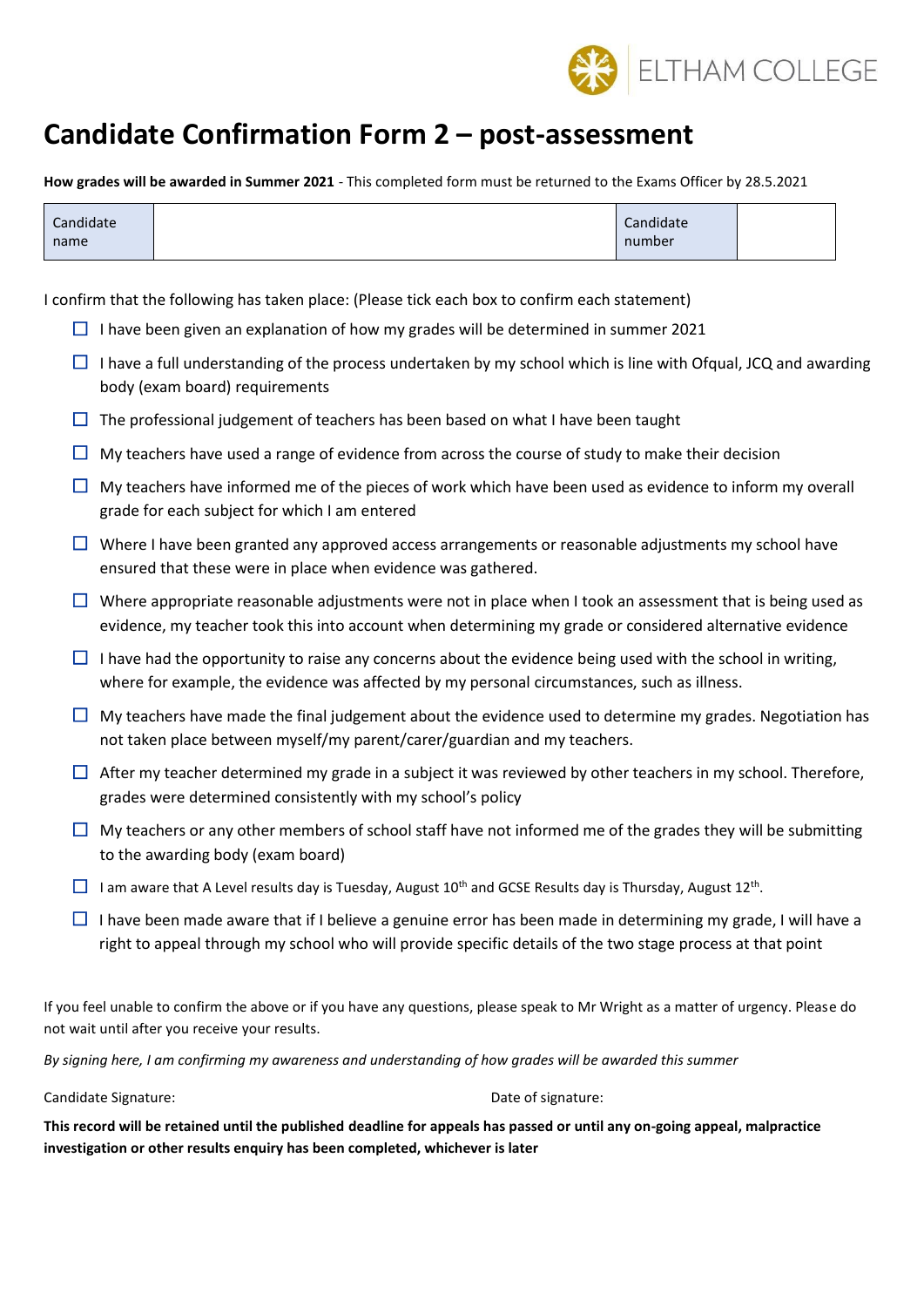Appendix 3 – Head of Department Checklist